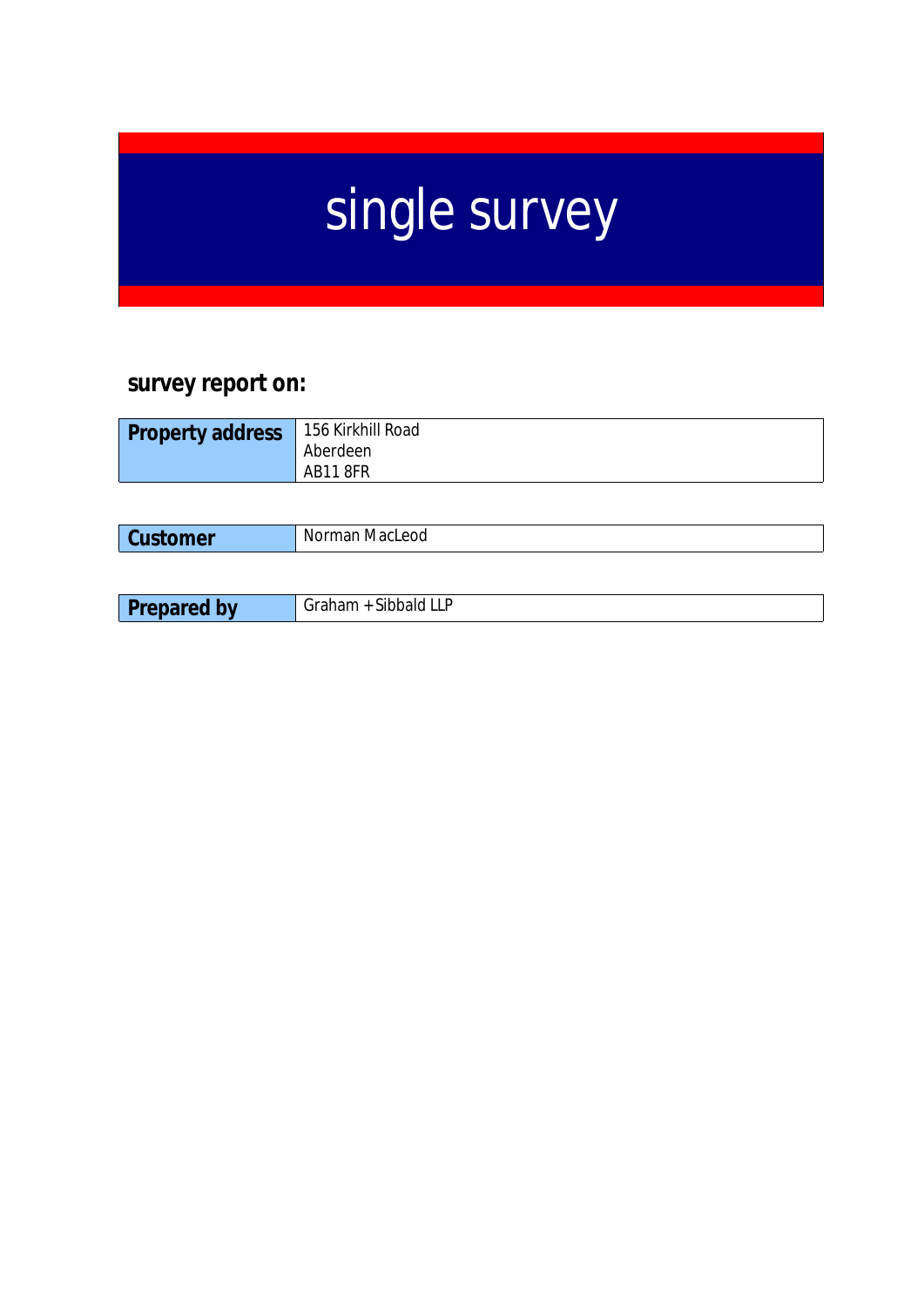## 1. Information and scope of inspection

This section tells you about the type, accommodation, neighbourhood, age and construction of the property. It also tells you about the extent of the inspection and highlights anything that the surveyor could not inspect.

All references to visual inspection refer to an inspection from within the property without moving any obstructions and externally from ground level within the site and adjoining public areas. Any referencesto left or right in a description of the exterior of the property refer to the view of someone standing facing that part of the property from the outside.

The inspection is carried out without causing damage to the building or its contents and without endangering the occupiers or the surveyor. Heavy furniture, stored items and insulation are not moved. Unless identified in the report the surveyor will assume that no harmful or hazardous materials or techniques have been used in the construction. The presence or possible consequences of any site contamination will not be researched.

Services such as TV/cable connection, internet connection, swimming pools and other leisure facilities etc. will not be inspected or reported on.

| <b>Description</b> | One and a half storey semi detached house. |
|--------------------|--------------------------------------------|
|                    |                                            |

| <b>Accommodation</b> | GROUND FLOOR: Entrance Hall; Living Room; Kitchen leading to Sun<br>Porch; Bedroom Three; Toilet. |
|----------------------|---------------------------------------------------------------------------------------------------|
|                      | FIRST FLOOR: Landing; Bedroom Two; Bathroom.                                                      |

| 89 or thereby<br>Gross internal floor area $(m2)$ |  |
|---------------------------------------------------|--|
|---------------------------------------------------|--|

| Neighbourhood and location | The property is located to the south of Aberdeen city centre in the  |
|----------------------------|----------------------------------------------------------------------|
|                            | Torry district and forms part of an established Local Authority area |
|                            | lying adjacent to a primary school. A good range of facilities and   |
|                            | amenities can be found within reasonable distance.                   |
|                            |                                                                      |

| Age (year built) | Built circa 1935 |
|------------------|------------------|
|------------------|------------------|

156 Kirkhill Road Aberdeen AB11 8FR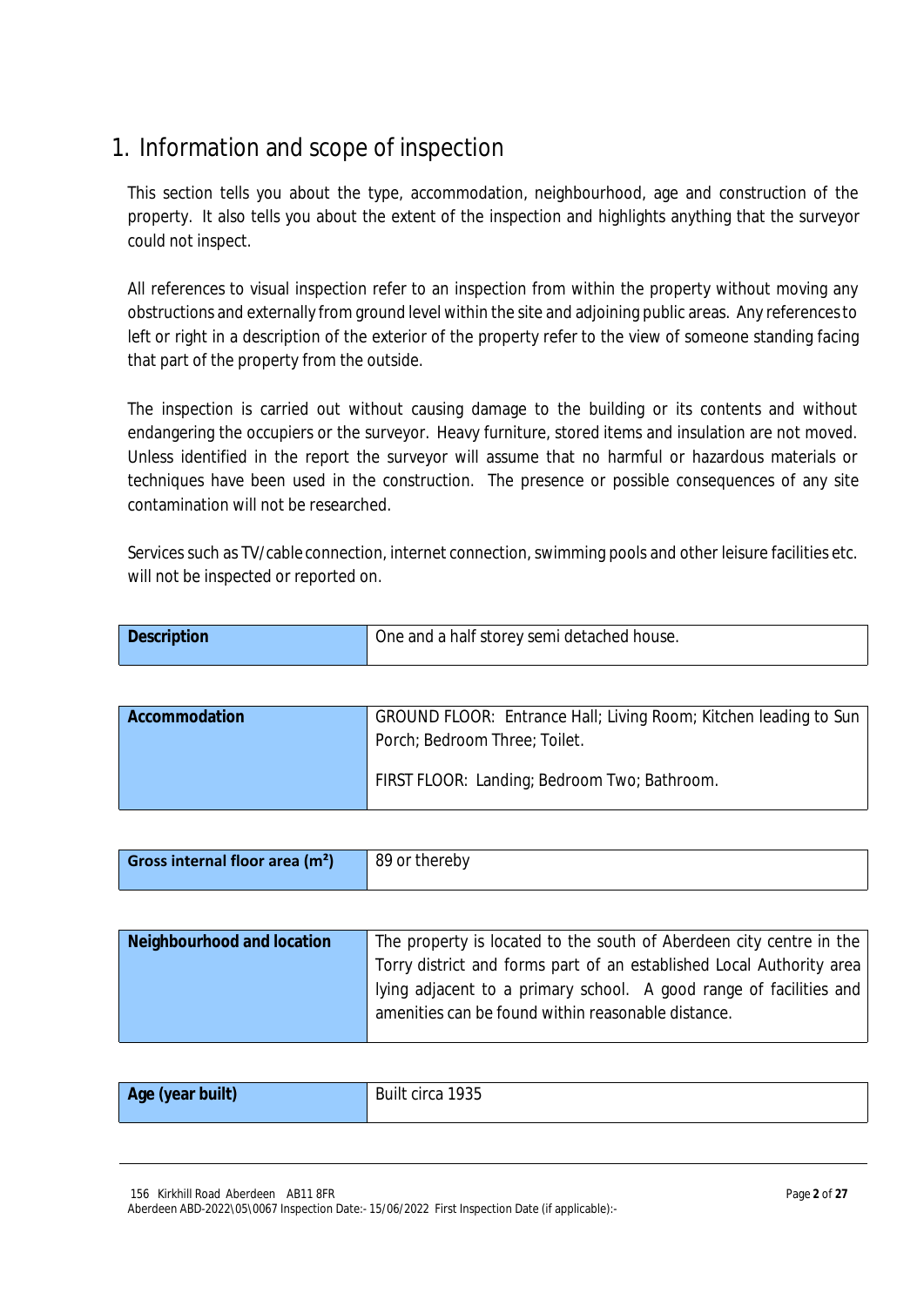| Weather               | Sunny and dry.                                                                                                                                             |
|-----------------------|------------------------------------------------------------------------------------------------------------------------------------------------------------|
|                       |                                                                                                                                                            |
| <b>Chimney stacks</b> | There are two chimney stacks which are of pointed brick construction<br>with metal flashings at the roof line and clay pots bedded in cement<br>haunching. |
|                       | Visually inspected with the aid of binoculars where appropriate.                                                                                           |

| Roofing including roof space | Roof - pitched and clad in slate with clay tiled ridge and incorporating                                                                                                                                                                                                                                                        |
|------------------------------|---------------------------------------------------------------------------------------------------------------------------------------------------------------------------------------------------------------------------------------------------------------------------------------------------------------------------------|
|                              | flat roof dormer window projections to the front and rear which have                                                                                                                                                                                                                                                            |
|                              | a flat platform overlaid in bituminous felt. These have metal flashings.                                                                                                                                                                                                                                                        |
|                              | Roof space - access hatch in the landing ceiling with aluminium loft<br>ladder. The roof is framed in timber joists and rafters. The loft space<br>area is roughly floored for light storage purposes and the rafters have<br>been lined out internally.                                                                        |
|                              | Inspection of the roof space area was restricted by flooring and<br>linings at the rafters.                                                                                                                                                                                                                                     |
|                              | Sloping roofs were visually inspected with the aid of binoculars where<br>appropriate.                                                                                                                                                                                                                                          |
|                              | Flat roofs were visually inspected from vantage points within the<br>property and where safe and reasonable to do so from a 3m ladder<br>externally.                                                                                                                                                                            |
|                              | Roof spaces were visually inspected and were entered where there<br>was safe and reasonable access, normally defined as being from a 3m<br>ladder within the property. If this is not possible, then physical access<br>to the roof space may be taken by other means if the Surveyor deems<br>it safe and reasonable to do so. |

| <b>Rainwater fittings</b> | Pvc and cast iron rainwater fittings mostly discharging into the drainage<br>system although gutters from the sun porch discharge onto the ground. |
|---------------------------|----------------------------------------------------------------------------------------------------------------------------------------------------|
|                           | Visually inspected with the aid of binoculars where appropriate.                                                                                   |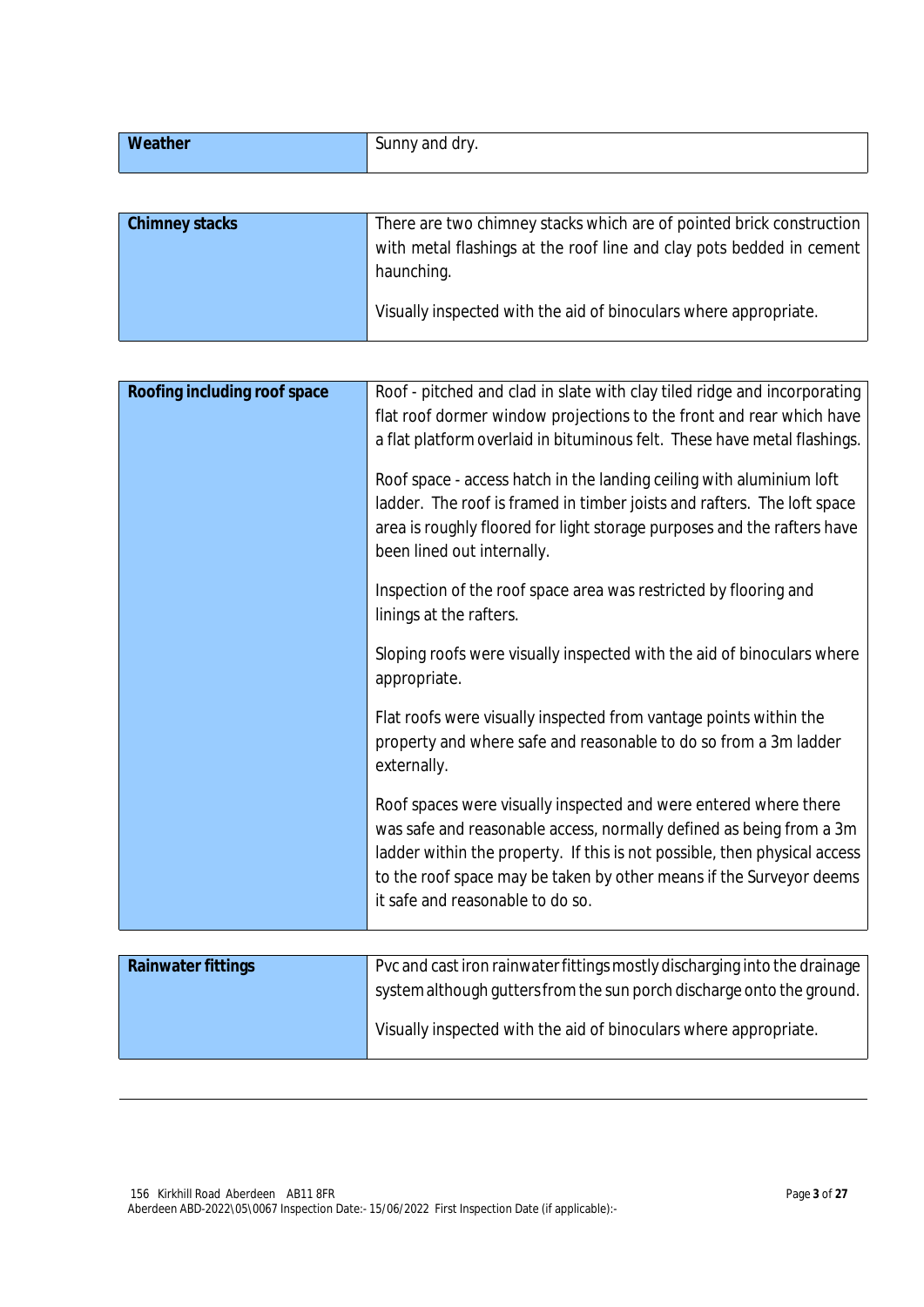| <b>Main walls</b> | Main external walls are of traditional brick cavity construction, harled<br>externally. The basecourse is formed in pointed facing brick and<br>ventilators are installed to provide a flow of air to the sub floor<br>chamber. |
|-------------------|---------------------------------------------------------------------------------------------------------------------------------------------------------------------------------------------------------------------------------|
|                   | Visually inspected with the aid of binoculars where appropriate.<br>Foundations and concealed parts were not exposed or inspected.                                                                                              |

| Windows, external doors and | Windows - mainly upvc with the exception of the bathroom which is                |
|-----------------------------|----------------------------------------------------------------------------------|
| joinery                     | timber all of which are casement type with double glazed inserts.                |
|                             | External doors - upvc with double glazed inserts. Roof fascias and               |
|                             | soffits - part upvc and part timber.                                             |
|                             | The roof soffits may contain asbestos material in their construction.            |
|                             | Internal and external doors were opened and closed where keys were<br>available. |
|                             | Random windows were opened and closed where possible.                            |
|                             | Doors and windows were not forced open.                                          |

| <b>External decorations</b> | Wood stain painted finishes to external timbers. |
|-----------------------------|--------------------------------------------------|
|                             | Visually inspected.                              |

| <b>Conservatories / porches</b> | Attached to the side of the property is a sun porch which is formed in |
|---------------------------------|------------------------------------------------------------------------|
|                                 | part pointed facing brick walls and part in upvc double glazed windows |
|                                 | and patio doors beneath a lean to double glazed polycarbonate roof     |
|                                 | with metal flashing where it abuts the gable wall.                     |
|                                 | Visually inspected.                                                    |

| <b>Communal areas</b> | None |
|-----------------------|------|
|                       |      |

| <b>Garages and permanent</b> | None |
|------------------------------|------|
| outbuildings                 |      |

<sup>156</sup> Kirkhill Road Aberdeen AB11 8FR

Aberdeen ABD-2022\05\0067 Inspection Date:- 15/06/2022 First Inspection Date (if applicable):-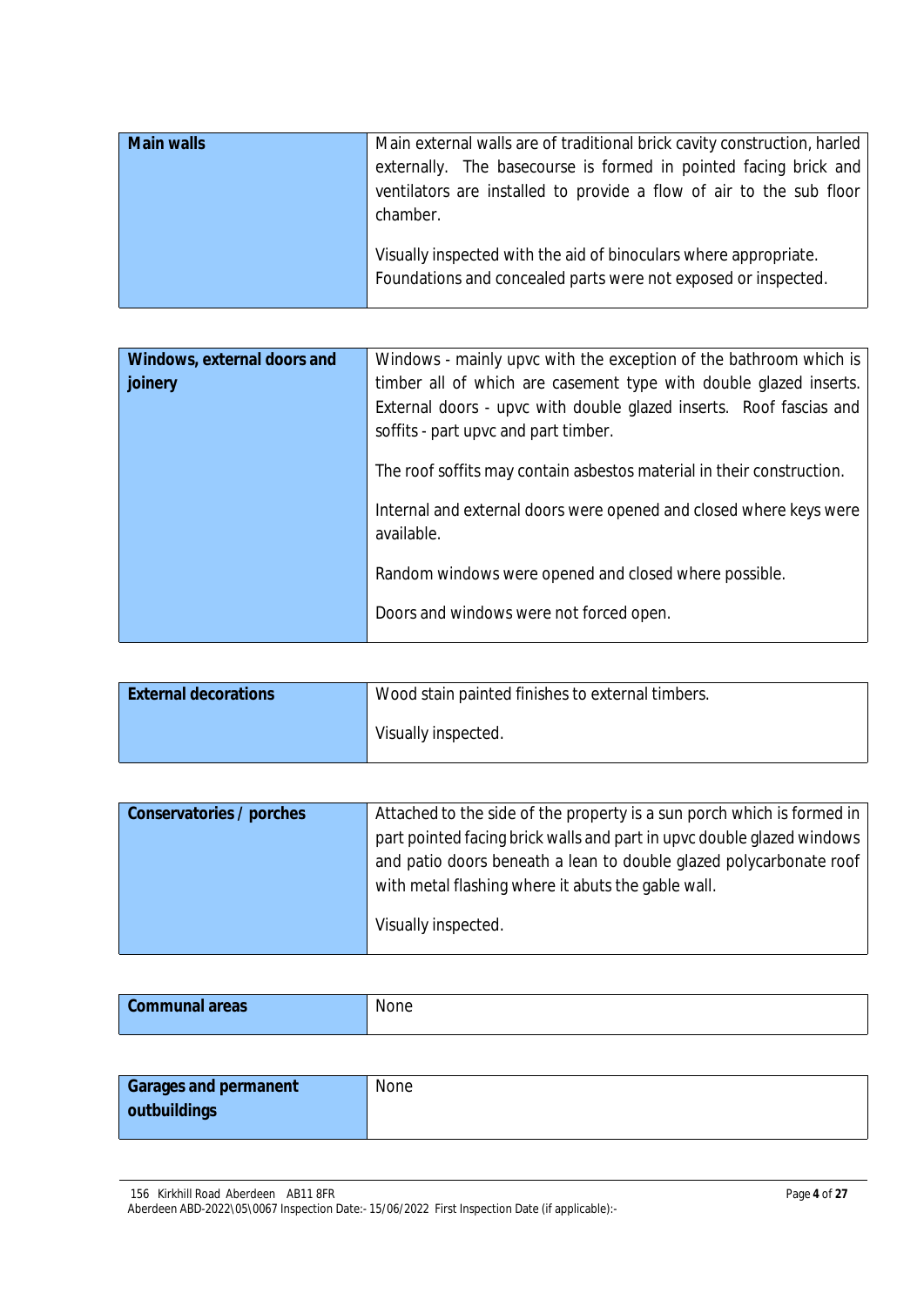| <b>Outside areas and boundaries</b> | The property occupies an irregular shaped site with grounds laid to the |
|-------------------------------------|-------------------------------------------------------------------------|
|                                     | front, side and rear and formed in grass with planted areas and         |
|                                     | concrete and slabbed path. Off street parking is provided on paving     |
|                                     | slab driveways. Boundaries are formed by metal post and wire fencing,   |
|                                     | timber fencing and metal gates.                                         |
|                                     | Visually inspected.                                                     |

| <b>Ceilings</b> | Part lath and plaster and part plasterboard on timber framing. A                                                                            |
|-----------------|---------------------------------------------------------------------------------------------------------------------------------------------|
|                 | number of ceilings have a textured coating and timber tongue and<br>groove linings have been utilised to clad the ceiling of the ground and |
|                 | first floor hallways. There is laminate cladding to the ceiling of the                                                                      |
|                 | kitchen.                                                                                                                                    |
|                 | Visually inspected from floor level.                                                                                                        |

| <b>Internal walls</b> | Part timber framing with both lath and plaster and plasterboard<br>finishes and part brick, plastered on the hard. In addition timber<br>tonque and groove claddings have been fitted in the ground floor hall<br>and stairwell. |
|-----------------------|----------------------------------------------------------------------------------------------------------------------------------------------------------------------------------------------------------------------------------|
|                       | Visually inspected from floor level.<br>Using a moisture meter, walls were randomly tested for dampness                                                                                                                          |
|                       | where considered appropriate.                                                                                                                                                                                                    |

| <b>Floors including sub floors</b> | Floors - suspended timber construction with timber joists overlaid with<br>timber tonque and groove boards. Sub floor - see Cellar section below.                                                                                                       |
|------------------------------------|---------------------------------------------------------------------------------------------------------------------------------------------------------------------------------------------------------------------------------------------------------|
|                                    | Surfaces of exposed floors were visually inspected. No carpets or<br>floor coverings were lifted.                                                                                                                                                       |
|                                    | Physical access to the sub floor area may be taken if the Surveyor<br>deems it is safe and reasonable to do so, and subject to a minimum<br>clearance of 1m between the underside of floor joists and the solum<br>as determined from the access hatch. |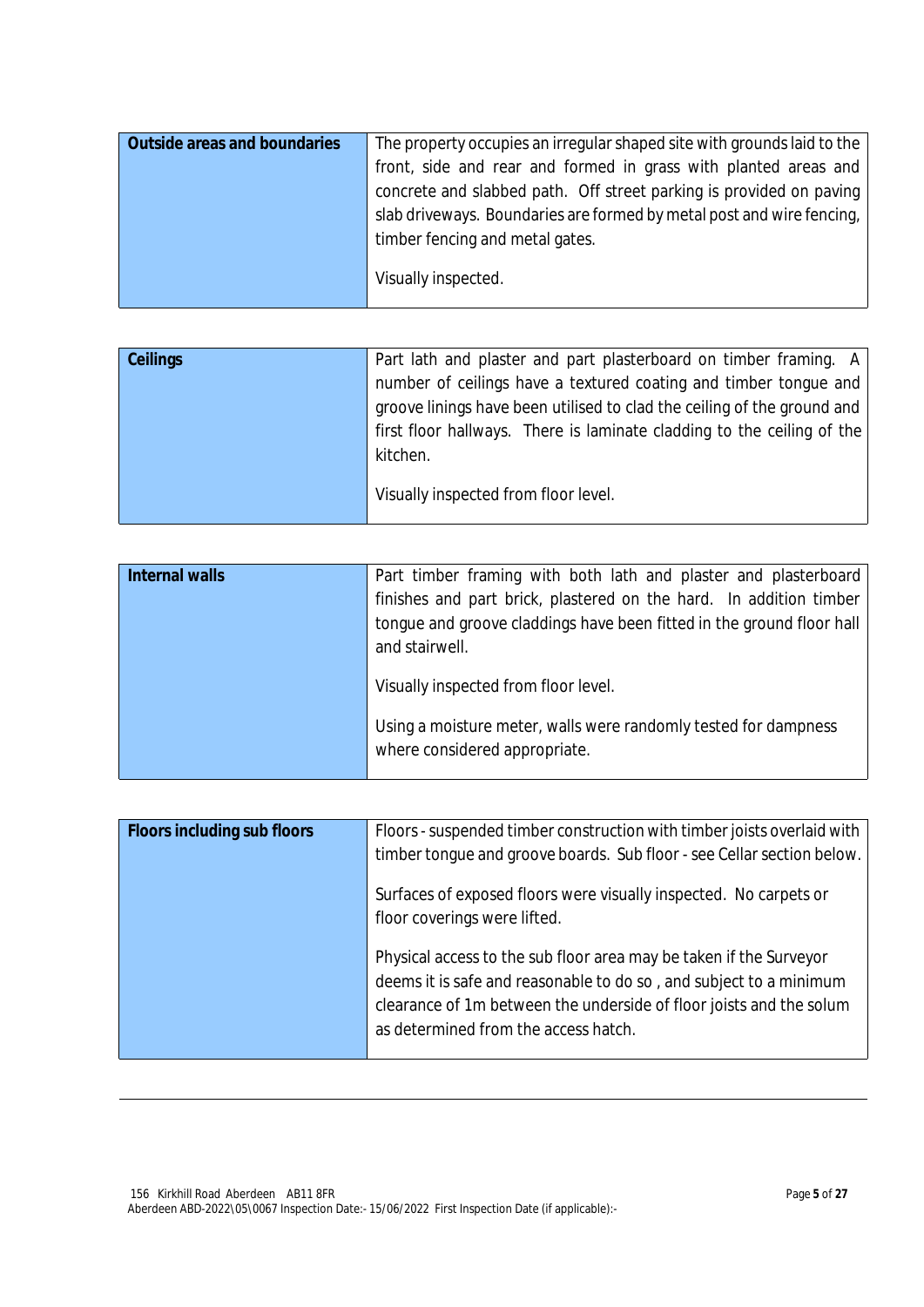| Internal joinery and kitchen | Internal joinery - flush louvre and glazed timber doors set in timber                                                                                              |
|------------------------------|--------------------------------------------------------------------------------------------------------------------------------------------------------------------|
| fittings                     | frames with associated timber architraves and skirtings.<br>Timber  <br>staircase. Kitchen fittings - base, wall and tall fitted units with laminate  <br>worktop. |
|                              | Built-in cupboards were looked into but no stored items were moved.<br>Kitchen units were visually inspected excluding appliances.                                 |

| <b>Chimney breasts and fireplaces</b> | The chimney breasts are formed in brick. In the living room there is a   |
|---------------------------------------|--------------------------------------------------------------------------|
|                                       | fireplace with timber mantel, tiled back and hearth and living flame     |
|                                       | gas fire inserted within. In the ground floor bedroom three/sitting      |
|                                       | room there is a fireplace with tiled mantle, cast iron/tiled back and    |
|                                       | grate with solid fuel fire inserted within.                              |
|                                       | Visually inspected. No testing of the flues or fittings was carried out. |

| <b>Internal decorations</b> | Internal decorations are of paper and paint finishes to walls and      |
|-----------------------------|------------------------------------------------------------------------|
|                             | ceilings and paint and varnish to internal timbers. There are areas of |
|                             | wet wall panelling in the bathroom and toilet.                         |
|                             | Visually inspected.                                                    |
|                             |                                                                        |

| <b>Cellars</b> | Accessed at a doorway to the rear of the house externally is a cellar    |
|----------------|--------------------------------------------------------------------------|
|                | area. The ground at this level is part unsealed and is uneven. The       |
|                | underside of the floor joists have been partially lined in plasterboard. |
|                | The central heating boiler is located within this area also against the  |
|                | rear wall.                                                               |
|                | Visually inspected where there was safe and purpose-built access.        |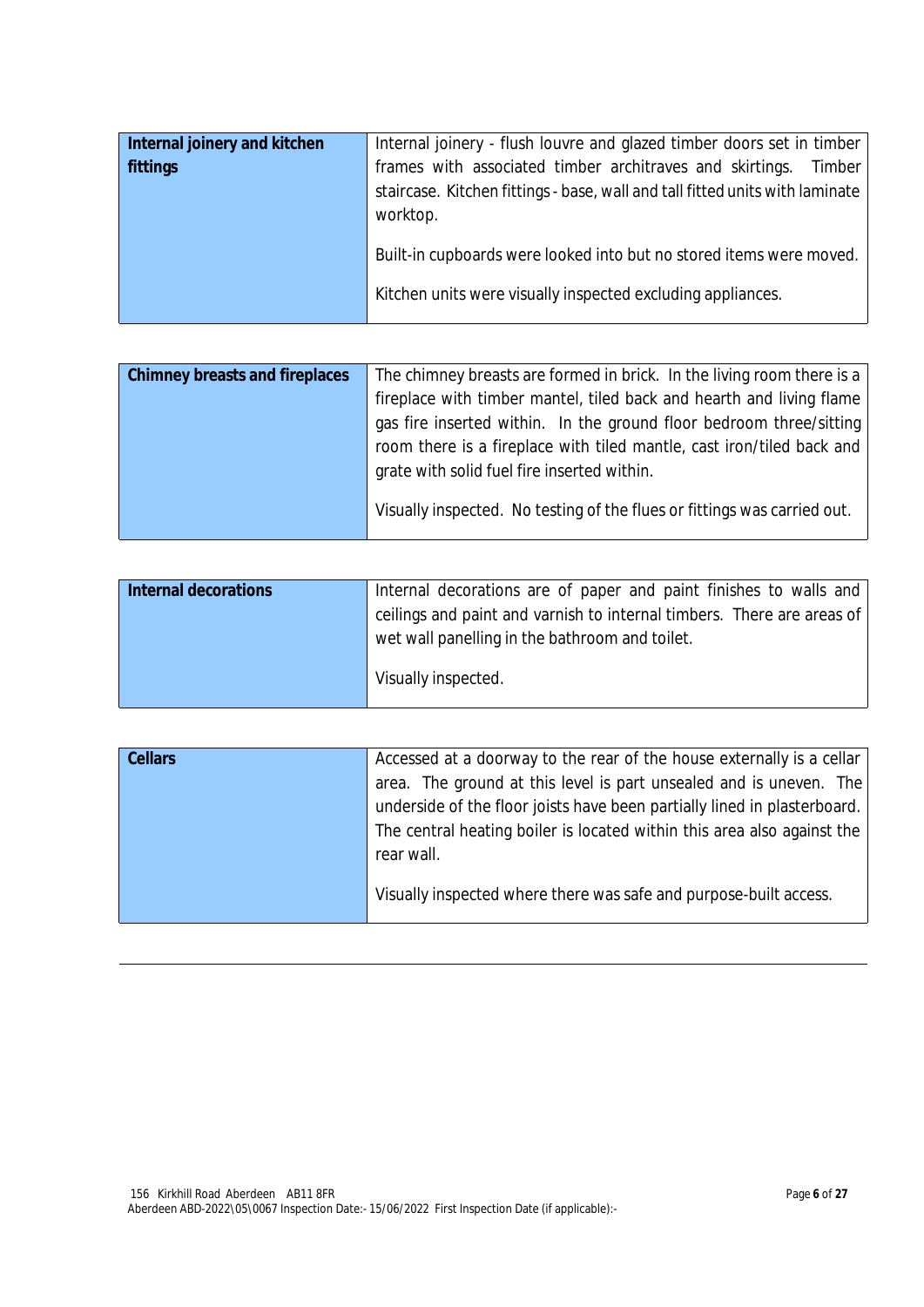| <b>Electricity</b> | Mains supply with main consumer units located in the hall electric  <br>cupboard and in the cellar area. The meter is located in the hall<br>services cupboard.                                                                                                                                                                                                                                    |
|--------------------|----------------------------------------------------------------------------------------------------------------------------------------------------------------------------------------------------------------------------------------------------------------------------------------------------------------------------------------------------------------------------------------------------|
|                    | Accessible parts of the wiring were visually inspected without<br>removing fittings. No tests whatsoever were carried out to the<br>system or appliances. Visual inspection does not assess any services<br>to make sure they work properly and efficiently and meet modern<br>standards. If any services are turned off, the surveyor will state that<br>in the report and will not turn them on. |

| Gas | Mains gas supply with meter located in the under stair cupboard.<br>There is a gas hob in the kitchen.                                                                                                                                                                                                                                                                                             |
|-----|----------------------------------------------------------------------------------------------------------------------------------------------------------------------------------------------------------------------------------------------------------------------------------------------------------------------------------------------------------------------------------------------------|
|     | Accessible parts of the system were visually inspected without<br>removing fittings. No tests whatsoever were carried out to the<br>system or appliances. Visual inspection does not assess any services<br>to make sure they work properly and efficiently and meet modern<br>standards. If any services are turned off, the surveyor will state that<br>in the report and will not turn them on. |

| Water, plumbing, bathroom<br>fittings | Water supply - mains supply. Plumbing and fittings are of pvc and<br>copper piping were seen. Kitchen fittings - stainless steel sink and<br>plumbing for washing machine. Toilet fittings - white two piece suite.<br>Bathroom fittings - white three piece suite incorporating Whirlpool<br>type bath with mixer shower over.                                                                    |
|---------------------------------------|----------------------------------------------------------------------------------------------------------------------------------------------------------------------------------------------------------------------------------------------------------------------------------------------------------------------------------------------------------------------------------------------------|
|                                       | Accessible parts of the system were visually inspected without<br>removing fittings. No tests whatsoever were carried out to the<br>system or appliances. Visual inspection does not assess any services<br>to make sure they work properly and efficiently and meet modern<br>standards. If any services are turned off, the surveyor will state that<br>in the report and will not turn them on. |
|                                       | It should be appreciated that concealed areas beneath and around<br>baths and shower trays could not be inspected. Water spillage in<br>these areas can result in dampness/decay and no comment can be<br>made on inaccessible areas. Waterproof seals in sanitary areas should<br>be checked and maintained on a regular basis.                                                                   |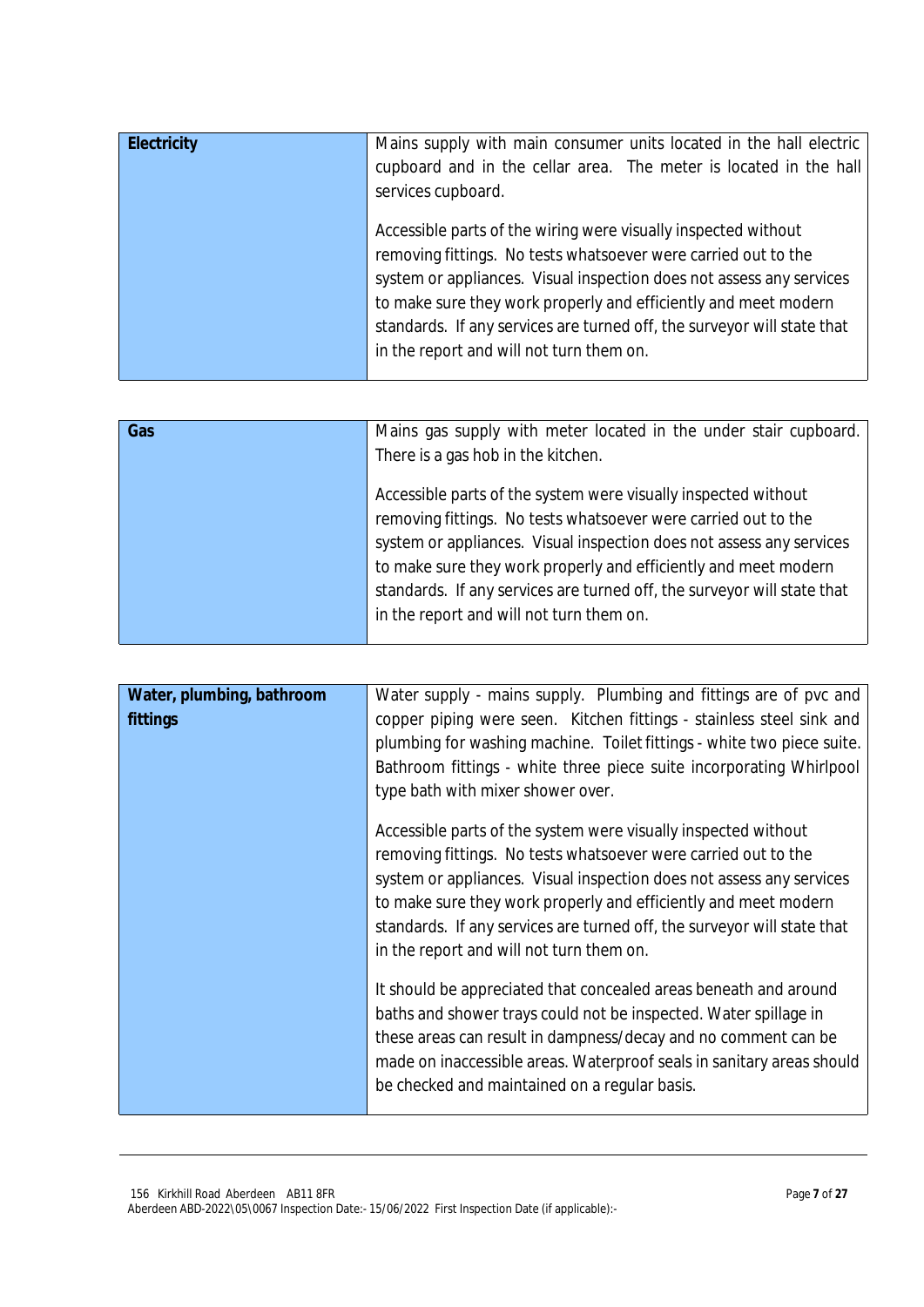| <b>Heating and hot water</b> | Central heating - gas fired wall mounted condensing comb boiler<br>located in the cellar area which serves steel panel hot water radiators<br>and towel rail. Hot water - the central heating boiler provides hot<br>water on demand. |
|------------------------------|---------------------------------------------------------------------------------------------------------------------------------------------------------------------------------------------------------------------------------------|
|                              | Accessible parts of the system were visually inspected apart from<br>communal systems, which were not inspected. No tests whatsoever<br>were carried out to the system or appliances.                                                 |

| Drainage | Drainage discharges into the main sewer. There is a partially external<br>soil drainage stack. |  |
|----------|------------------------------------------------------------------------------------------------|--|
|          | Drainage covers etc were not lifted.                                                           |  |
|          | Neither drains nor drainage systems were tested.                                               |  |

| Fire, smoke and burglar alarms | Smoke alarms installed.                                              |
|--------------------------------|----------------------------------------------------------------------|
|                                |                                                                      |
|                                | Visually inspected.                                                  |
|                                | No tests whatsoever were carried out to the system or appliances.    |
|                                | From February 2022, new smoke alarm standards are being              |
|                                | introduced in Scotland and it is likely that some properties may     |
|                                | require additional works to meet these standards. In instances where |
|                                | alarms are in place, no tests whatsoever have been carried out and   |
|                                | we cannot confirm if the system complies with the most recent        |
|                                | regulations. Any potential purchaser should satisfy themselves as to |
|                                | whether the current system meets with regulations or otherwise.      |
|                                | A carbon monoxide detector is also fitted.                           |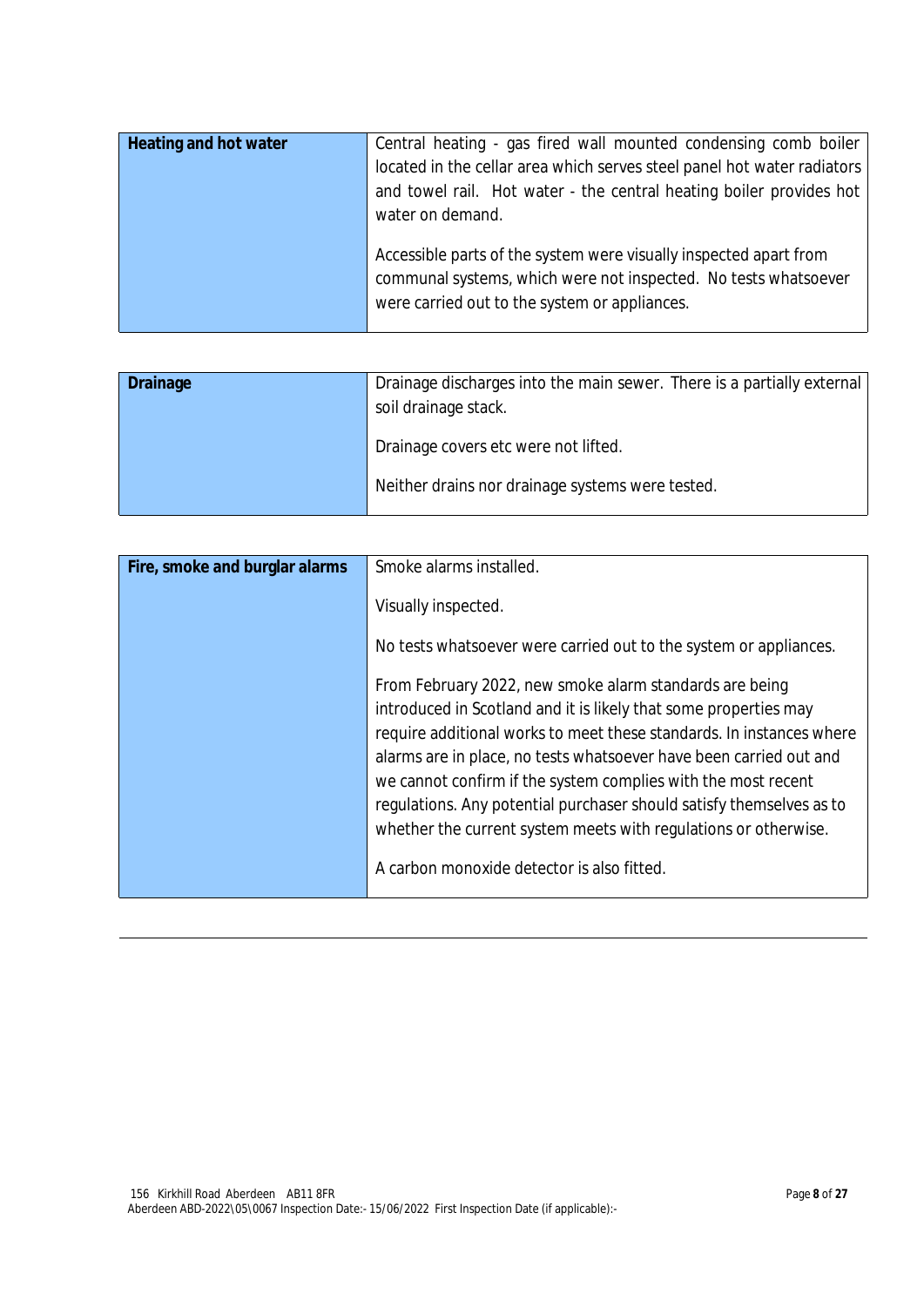| <b>Additional limits to inspection</b> | The property was partly furnished and had fitted and fixed floor<br>coverings to most areas which restricted the internal investigation.<br>Inspection of the roof void area was restricted sue to flooring and<br>rafter lining. Inspection of the sub floor area was restricted by<br>plasterboard sheet fitted to the underside of the floor joists. Store<br>items also restricted the inspection. |
|----------------------------------------|--------------------------------------------------------------------------------------------------------------------------------------------------------------------------------------------------------------------------------------------------------------------------------------------------------------------------------------------------------------------------------------------------------|
|                                        | It is outwith the scope of this inspection to determine whether or not<br>asbestos based products are present within the property. Asbestos<br>was widely used in the building industry until around 1999, when it<br>became a banned substance. If you have any concerns you should<br>engage the services of a qualified asbestos surveyor.                                                          |
|                                        | No inspection for Japanese Knotweed was carried out and unless<br>otherwise stated for the purpose of this report, it is assumed that<br>there is no Japanese Knotweed within the boundaries of the property<br>or neighbouring properties.                                                                                                                                                            |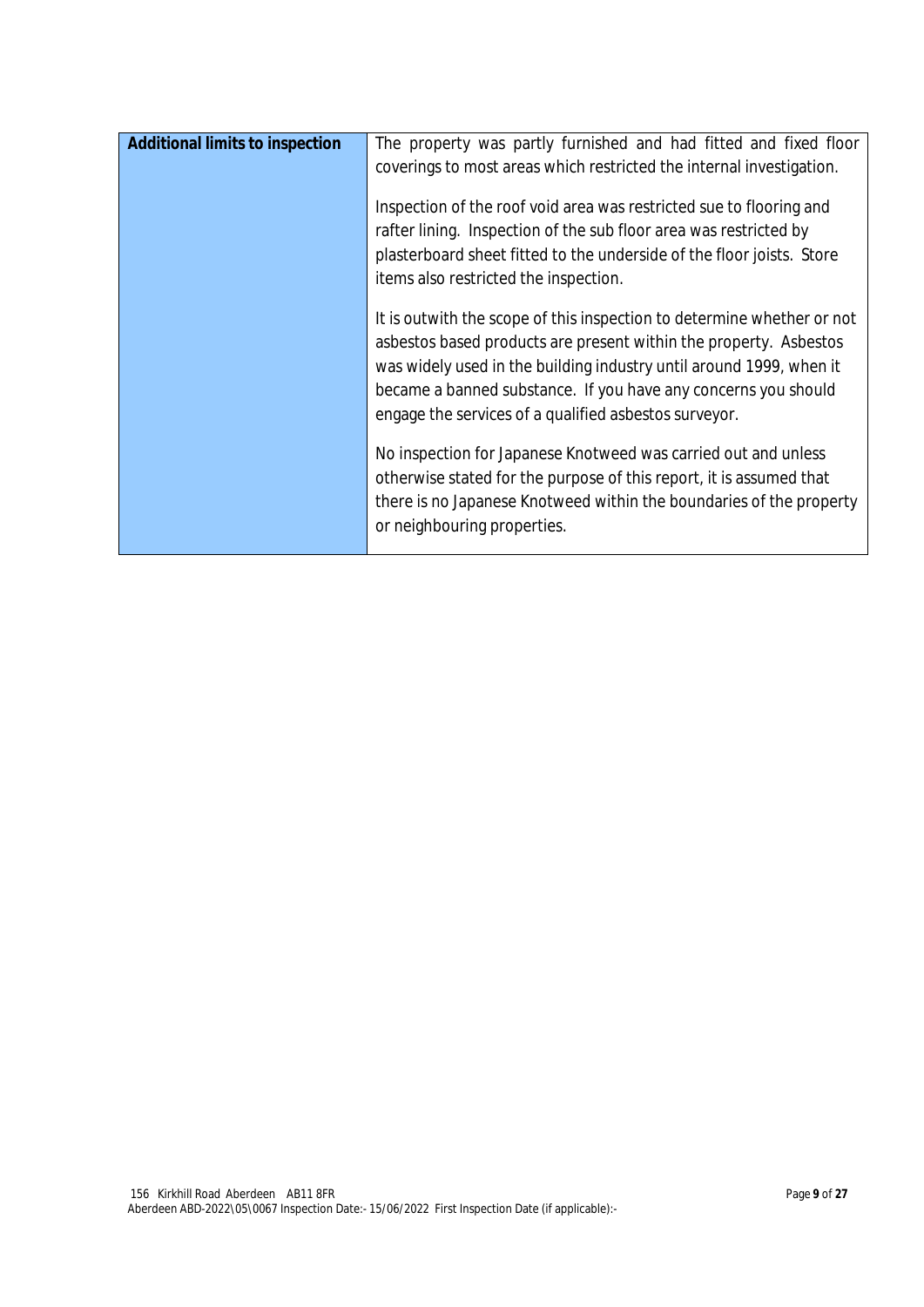

## **Sectional Diagram showing elements of a typical house**

**Reference may be made in this report to some or all of the above component parts of the property. This diagram may assist you in locating and understanding these items.**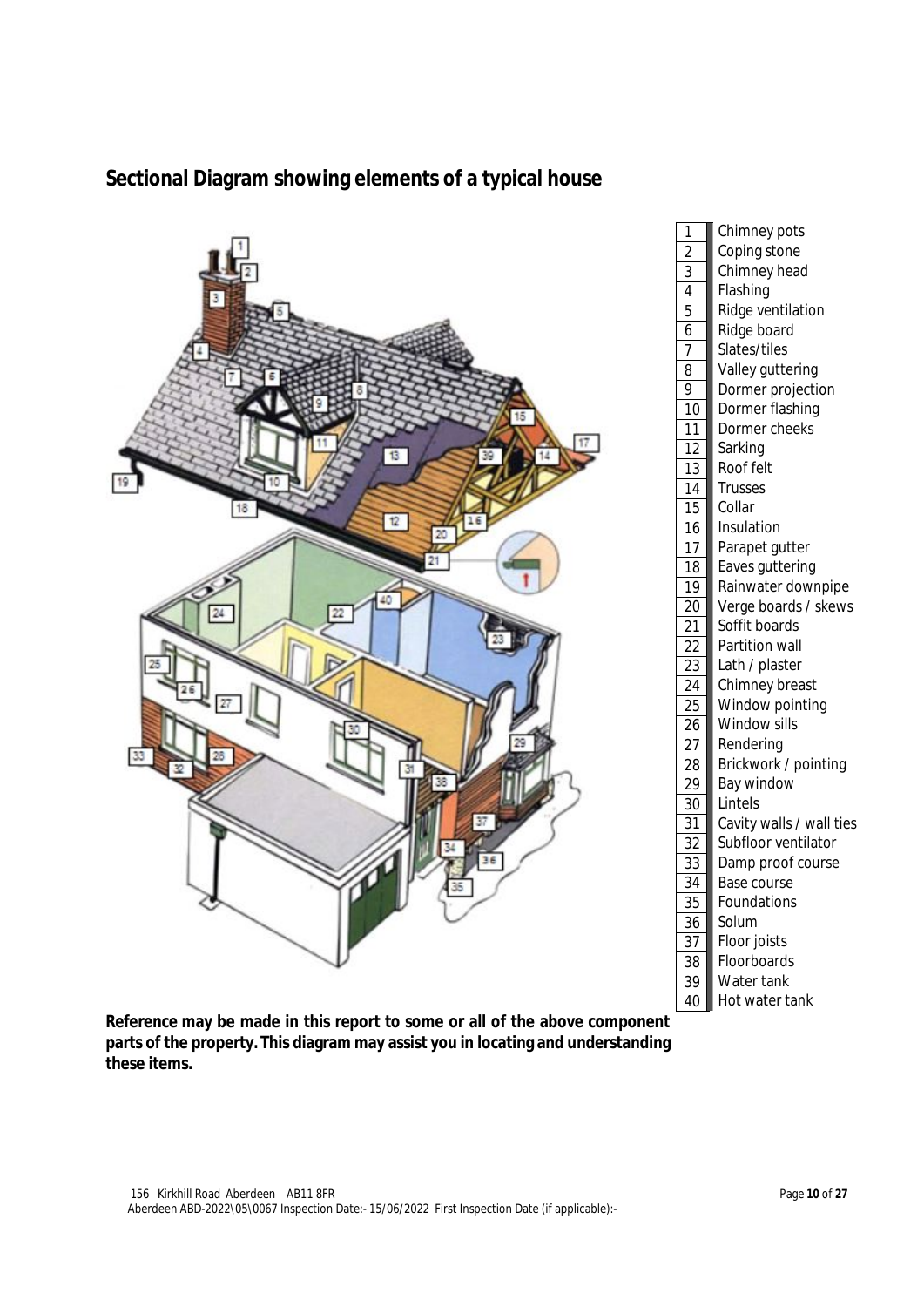## 2. Condition

This section identifies problems and tells you about the urgency of any repairs by using one of the following three categories:

| Category 3                                                                                                                                                                                                          | Category 2                                                                                                    | Category 1                                  |
|---------------------------------------------------------------------------------------------------------------------------------------------------------------------------------------------------------------------|---------------------------------------------------------------------------------------------------------------|---------------------------------------------|
| Urgent repairs or replacement are needed now. Failure to deal with  <br>them may cause problems to other parts of the property or cause<br>a safety hazard. Estimates for repairs or replacement are needed<br>now. | Repairs<br>replacement  <br>or<br>requiring future attention,<br>estimates<br>still<br>but<br>are<br>advised. | No immediate action or repair<br>is needed. |

|                               | <b>Structural movement</b> |                                                                                                                                                             |
|-------------------------------|----------------------------|-------------------------------------------------------------------------------------------------------------------------------------------------------------|
| Repair category               |                            | 1                                                                                                                                                           |
| <b>Notes</b>                  |                            | At the time of our inspection there was no evidence of significant structural<br>movement noted to affect the property within the limits of our inspection. |
| Dampness, rot and infestation |                            |                                                                                                                                                             |
| Repair category               |                            | 1                                                                                                                                                           |
| <b>Notes</b>                  |                            | There was no evidence found of significant dampness, rot or infestation<br>within those areas of the property available for inspection.                     |
|                               | <b>Chimney stacks</b>      |                                                                                                                                                             |
| Repair category               |                            | $\mathbf{1}$                                                                                                                                                |
| <b>Notes</b>                  |                            | These appeared generally in fair condition consistent with age.                                                                                             |
|                               |                            | Roofing including roof space                                                                                                                                |
| Repair category               |                            | $\overline{2}$                                                                                                                                              |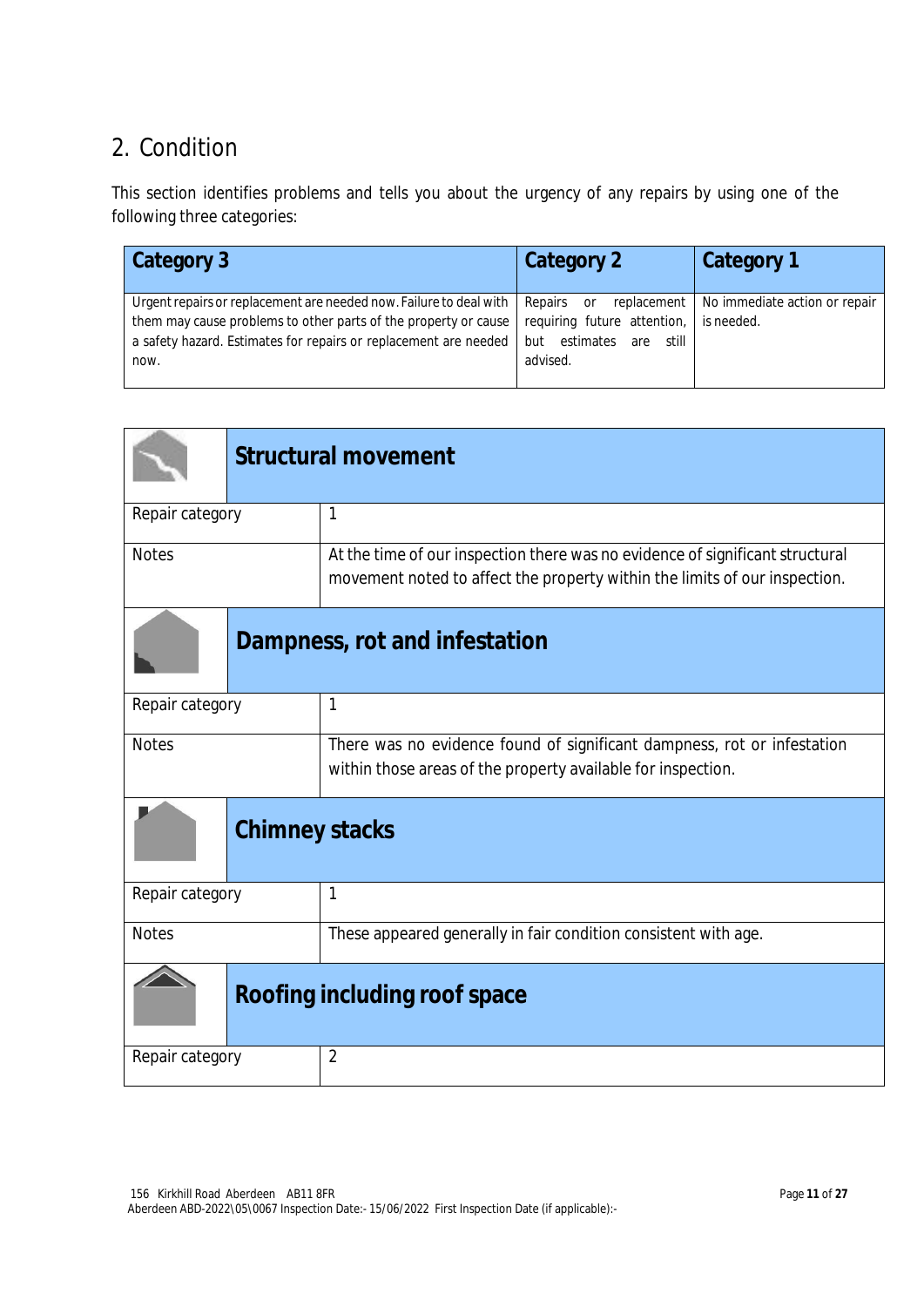| <b>Notes</b> | The roof covering would appear original. A number of missing, chipped and          |
|--------------|------------------------------------------------------------------------------------|
|              | slipped slates. There is a small section of lead from the roof in the rear         |
|              | gutter. There is open pointing to the ridge tiles. General maintenance,            |
|              | overhaul and repair of the roof coverings is now necessary and it should be        |
|              | appreciated that this type of roof covering, due to its age, will require          |
|              | constant maintenance in the future.                                                |
|              |                                                                                    |
|              | The flat roofs to the dormer projections have a limited life only and will require |
|              | regular maintenance and eventual renewal.                                          |
|              |                                                                                    |

| Rai |
|-----|

 $\frac{1}{2}$ 

**Rainwater fittings**

| Repair category |                                                                                                                                                                                                                                                             |
|-----------------|-------------------------------------------------------------------------------------------------------------------------------------------------------------------------------------------------------------------------------------------------------------|
| <b>Notes</b>    | There are areas of corrosion to cast iron fittings.<br>At the time of our inspection there was no evidence of water staining on wall<br>surfaces which would indicate leakage. It should be noted that it was not<br>raining at the time of our inspection. |
|                 |                                                                                                                                                                                                                                                             |

## **Main walls**

| Repair category |                                                                                 |
|-----------------|---------------------------------------------------------------------------------|
|                 |                                                                                 |
| <b>Notes</b>    | There is an area of bossed harling at the gable as well as hairline cracking in |
|                 | some other areas.                                                               |
|                 |                                                                                 |



# **Windows, external doors and joinery**

| Repair category | $\overline{2}$                                                                                                                                                                                                                                                                                                                                                                                                                                                                                                                                                  |
|-----------------|-----------------------------------------------------------------------------------------------------------------------------------------------------------------------------------------------------------------------------------------------------------------------------------------------------------------------------------------------------------------------------------------------------------------------------------------------------------------------------------------------------------------------------------------------------------------|
| <b>Notes</b>    | Windows can be problematic and over time the operation of the windows<br>can be affected and opening mechanisms damaged. It is therefore likely<br>that maintenance/ repair will be required as part of an ongoing<br>maintenance programme.<br>The main roof soffit may contain asbestos materials in its construction. If left<br>undisturbed this will present no significant hazard to health however in the<br>event of damage or disturbance advice should be sought from an approved<br>asbestos contractor. Removal of asbestos products can be costly. |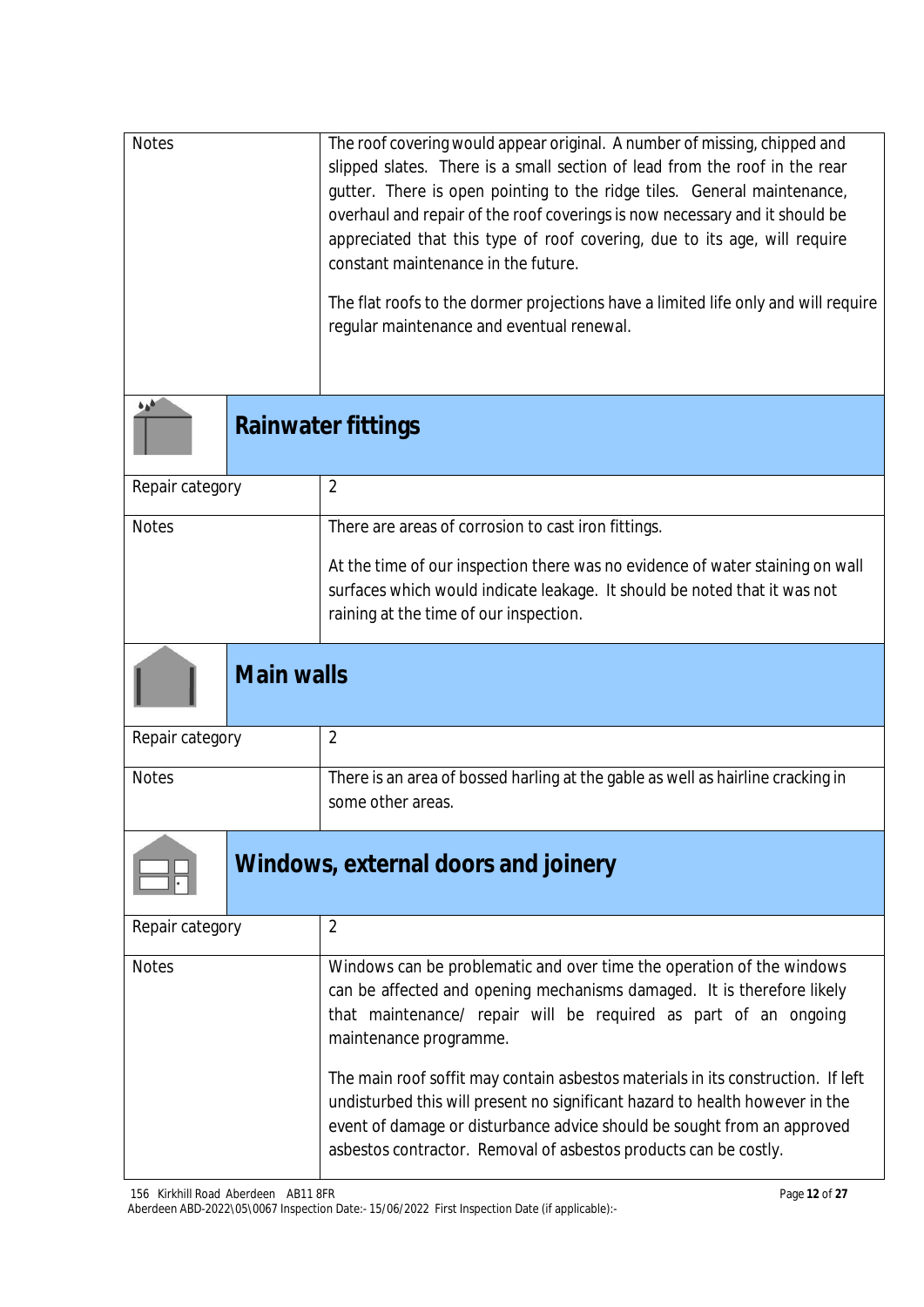|                 | <b>External decorations</b> |                                                                                                                                                                                                                                                                                                                                       |  |  |
|-----------------|-----------------------------|---------------------------------------------------------------------------------------------------------------------------------------------------------------------------------------------------------------------------------------------------------------------------------------------------------------------------------------|--|--|
| Repair category |                             | $\overline{2}$                                                                                                                                                                                                                                                                                                                        |  |  |
| <b>Notes</b>    |                             | Decorations are heavily weathered in places and require upgrade.                                                                                                                                                                                                                                                                      |  |  |
| ΠI              |                             | Conservatories / porches                                                                                                                                                                                                                                                                                                              |  |  |
| Repair category |                             | $\overline{2}$                                                                                                                                                                                                                                                                                                                        |  |  |
| <b>Notes</b>    |                             | Within the sub floor area it is evident that there is localised deterioration to<br>concrete around a soil pipe and corrosion to exposed reinforcement.<br>Downpipes discharge onto the external ground and should be connected to<br>the drainage system.                                                                            |  |  |
|                 |                             | <b>Communal areas</b>                                                                                                                                                                                                                                                                                                                 |  |  |
| Repair category |                             | n/a                                                                                                                                                                                                                                                                                                                                   |  |  |
| <b>Notes</b>    |                             |                                                                                                                                                                                                                                                                                                                                       |  |  |
|                 |                             | <b>Garages and permanent outbuildings</b>                                                                                                                                                                                                                                                                                             |  |  |
| Repair category |                             | n/a                                                                                                                                                                                                                                                                                                                                   |  |  |
| <b>Notes</b>    |                             |                                                                                                                                                                                                                                                                                                                                       |  |  |
|                 |                             | <b>Outside areas and boundaries</b>                                                                                                                                                                                                                                                                                                   |  |  |
| Repair category |                             | $\overline{2}$                                                                                                                                                                                                                                                                                                                        |  |  |
| <b>Notes</b>    |                             | Localised decay to timbers at the rear steps/balcony area off the living<br>room. Trees are within influencing distance of the house. There are a<br>number of broken paving slabs.<br>There are areas of movement to<br>brick/block walls at raised planted beds. Metal post and wire mesh fencing<br>is heavily corroded in places. |  |  |
|                 | <b>Ceilings</b>             |                                                                                                                                                                                                                                                                                                                                       |  |  |

156 Kirkhill Road Aberdeen AB11 8FR Aberdeen ABD-2022\05\0067 Inspection Date:- 15/06/2022 First Inspection Date (if applicable):-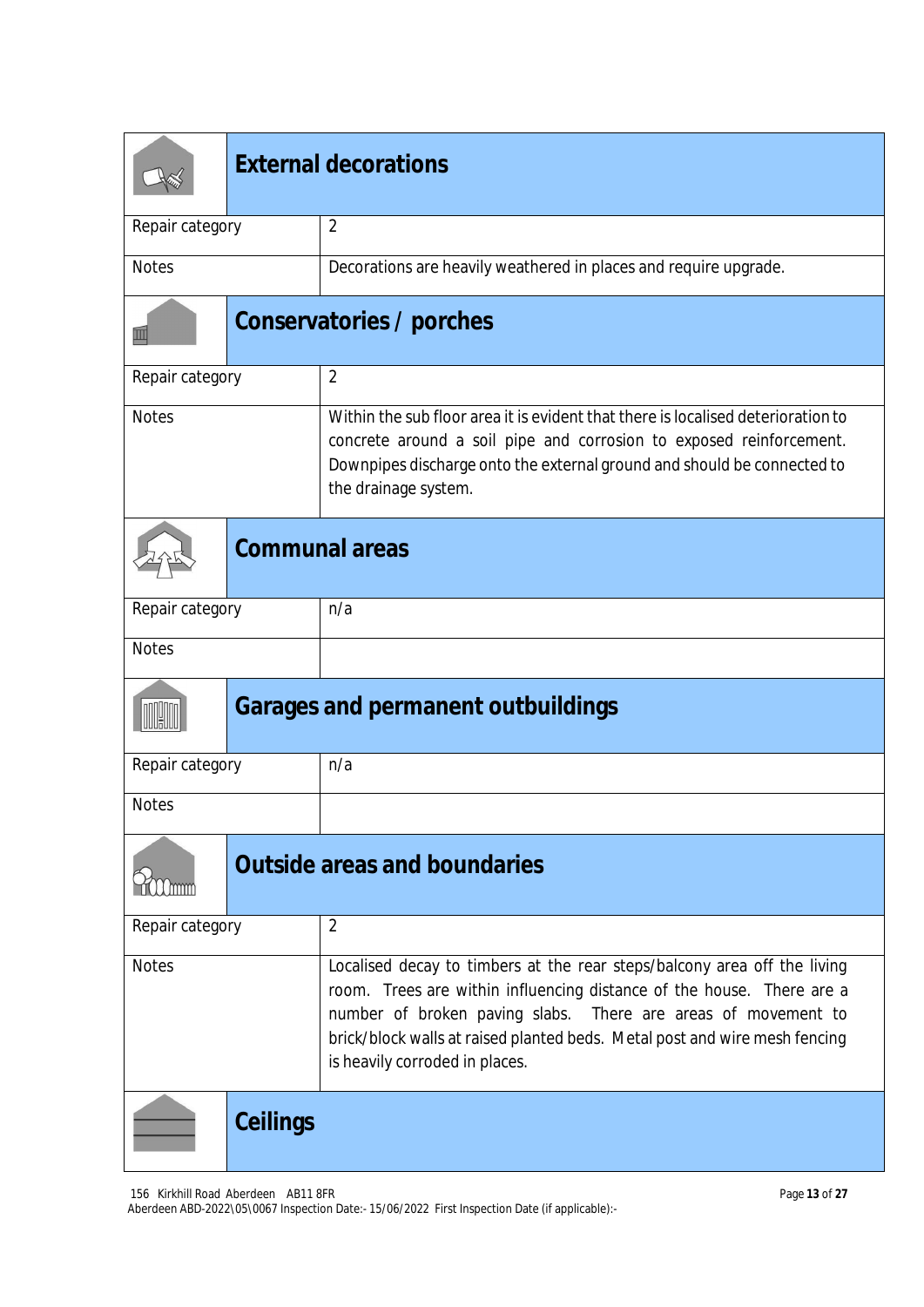| Repair category       | 1                                                                                                                                                                                                                                                                      |  |
|-----------------------|------------------------------------------------------------------------------------------------------------------------------------------------------------------------------------------------------------------------------------------------------------------------|--|
| <b>Notes</b>          | Cracking and blemishes have occurred and some plaster repairs may be<br>required during redecoration. Heavy textured plaster has been applied to<br>some ceilings. Timber tongue and groove linings should be treated with a<br>fire resistant coating.                |  |
| <b>Internal walls</b> |                                                                                                                                                                                                                                                                        |  |
| Repair category       | 1                                                                                                                                                                                                                                                                      |  |
| <b>Notes</b>          | The internal walls are largely covered with decorative finishes. During<br>routine redecoration some plaster filling may be necessary. Timber tongue<br>and groove linings attached to the walls should be treated with a fire<br>resistant coating.                   |  |
|                       | <b>Floors including sub-floors</b>                                                                                                                                                                                                                                     |  |
| Repair category       | 1                                                                                                                                                                                                                                                                      |  |
| <b>Notes</b>          | Fair condition.                                                                                                                                                                                                                                                        |  |
|                       | Internal joinery and kitchen fittings                                                                                                                                                                                                                                  |  |
| Repair category       | 1                                                                                                                                                                                                                                                                      |  |
| <b>Notes</b>          | The internal joinery is generally in keeping with the age and type of property<br>and appeared in fair condition consistent with age.                                                                                                                                  |  |
|                       | The kitchen fittings are generally in adequate condition for their age and type<br>with age related wear and tear evident. Glazing should be checked to ensure it<br>complies with current safety standards. This could not be confirmed at the<br>time of inspection. |  |
| IП                    | <b>Chimney breasts and fireplaces</b>                                                                                                                                                                                                                                  |  |
| Repair category       | 1                                                                                                                                                                                                                                                                      |  |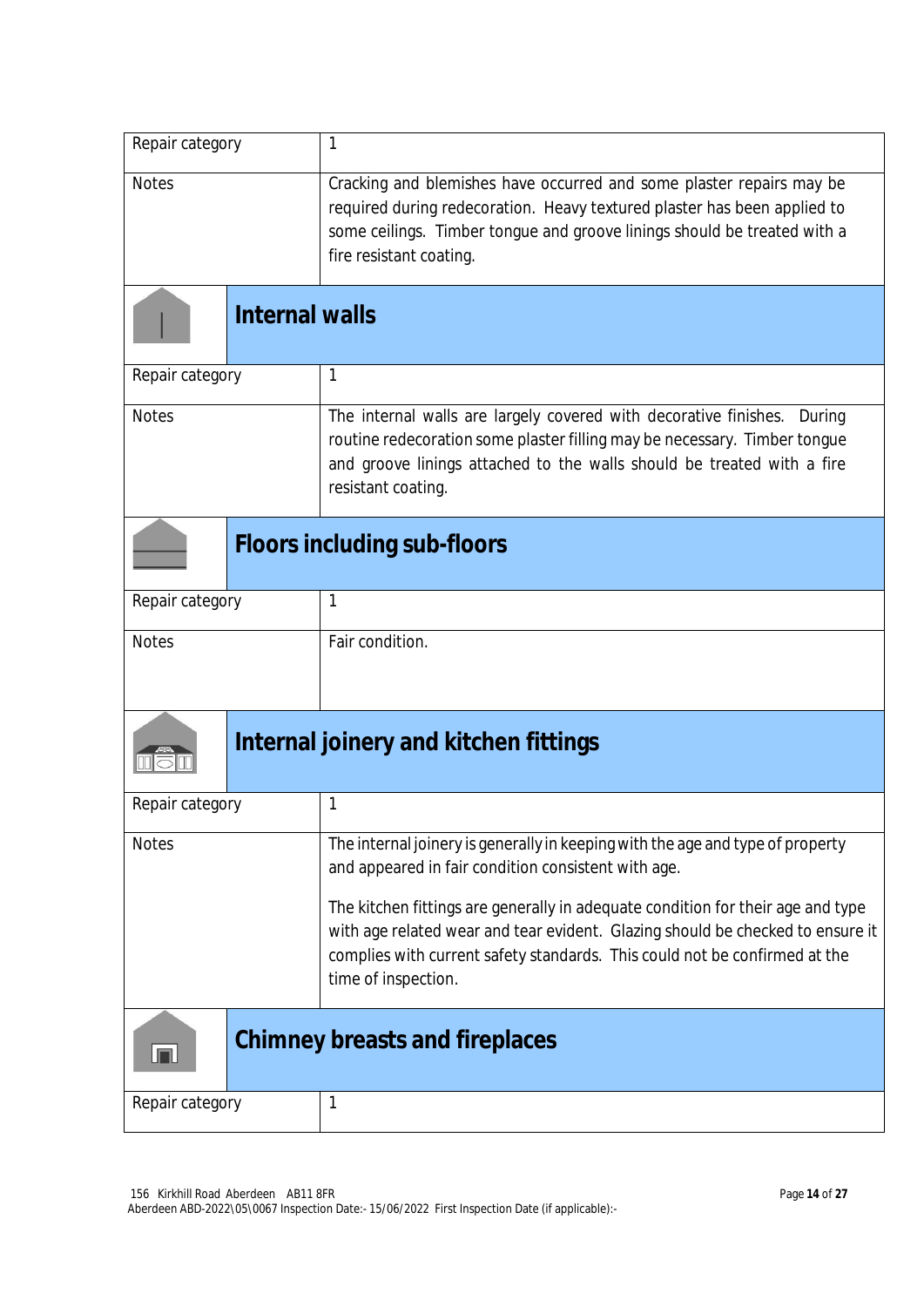| <b>Notes</b>       | There is a fireplace in the living room incorporating a modern living flame<br>gas fire. It should be emphasised that the flue was not checked or appliance<br>tested.                                                                                    |
|--------------------|-----------------------------------------------------------------------------------------------------------------------------------------------------------------------------------------------------------------------------------------------------------|
|                    | All flue linings should be checked, repaired if necessary and swept prior to the<br>fires being reused.                                                                                                                                                   |
|                    | <b>Internal decorations</b>                                                                                                                                                                                                                               |
| Repair category    | 1                                                                                                                                                                                                                                                         |
| <b>Notes</b>       | The property appears in fair decorative condition consistent with age<br>although it is recognised that on taking occupancy home owners may<br>consider redecoration.                                                                                     |
| <b>Cellars</b>     |                                                                                                                                                                                                                                                           |
| Repair category    | $\overline{2}$                                                                                                                                                                                                                                            |
| <b>Notes</b>       | There is a section of sagging ceiling lining which should be refitted correctly.<br>It would appear that localised water ingress has occurred possibly during a<br>period of heavy rain fall. This is typical in sub floor area such as this.             |
| <b>Electricity</b> |                                                                                                                                                                                                                                                           |
| Repair category    | $\overline{2}$                                                                                                                                                                                                                                            |
| <b>Notes</b>       | The electrical system is on mixed lines with older consumer unit and wiring<br>has been extended within the cellar area and as such we recommend that<br>it be checked and upgraded as necessary by an NICEIC/SELECT registered<br>Electrical Contractor. |
| Gas                |                                                                                                                                                                                                                                                           |
| Repair category    | 1                                                                                                                                                                                                                                                         |
| <b>Notes</b>       | In the interest of safety all gas appliances should be checked by a Gas Safe<br>Registered Engineer.                                                                                                                                                      |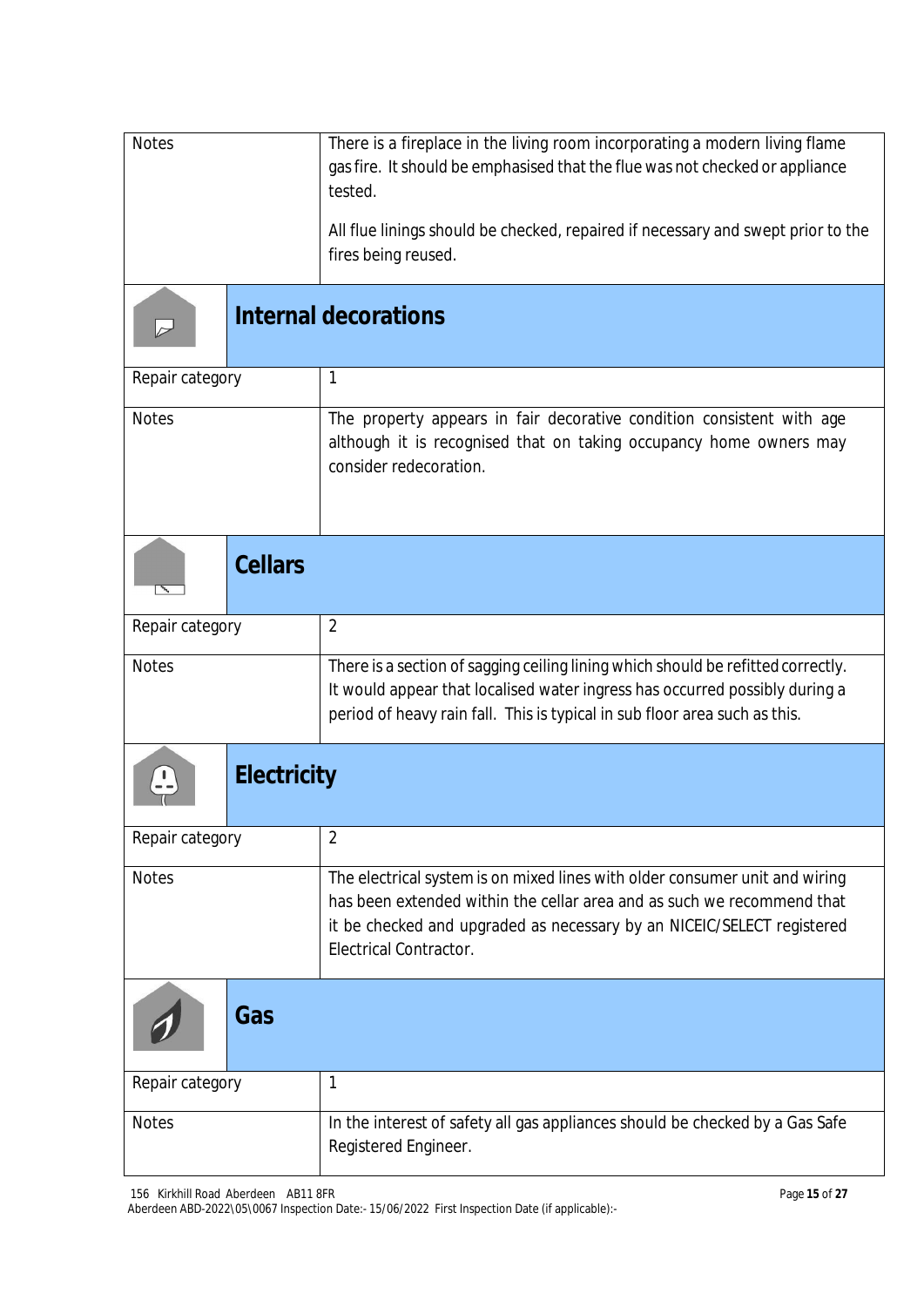|                 | Water, plumbing and bathroom fittings |                                                                                                                                                                                                                                                                                                       |  |  |
|-----------------|---------------------------------------|-------------------------------------------------------------------------------------------------------------------------------------------------------------------------------------------------------------------------------------------------------------------------------------------------------|--|--|
| Repair category |                                       | 1                                                                                                                                                                                                                                                                                                     |  |  |
| <b>Notes</b>    |                                       | The plumbing and fittings appear of copper/pvc piping where seen and<br>appeared in serviceable condition but were not tested.                                                                                                                                                                        |  |  |
|                 |                                       | The sanitary fittings appeared in fair order consistent with age.                                                                                                                                                                                                                                     |  |  |
|                 |                                       | <b>Heating and hot water</b>                                                                                                                                                                                                                                                                          |  |  |
| Repair category |                                       | 1                                                                                                                                                                                                                                                                                                     |  |  |
| <b>Notes</b>    |                                       | There is a gas fired central heating system and gas fittings and these should<br>all be checked and serviced in the normal manner. In the interests of safety<br>it would be prudent to have all gas appliances checked by a Gas Safe<br>registered tradesman.<br>A new boiler was installed in 2017. |  |  |
|                 | <b>Drainage</b>                       |                                                                                                                                                                                                                                                                                                       |  |  |
| Repair category |                                       | $\overline{2}$                                                                                                                                                                                                                                                                                        |  |  |
| <b>Notes</b>    |                                       | An adhesive tape has been attached around the soil pipe at the gable and<br>a more permanent repair would be advised at this area.                                                                                                                                                                    |  |  |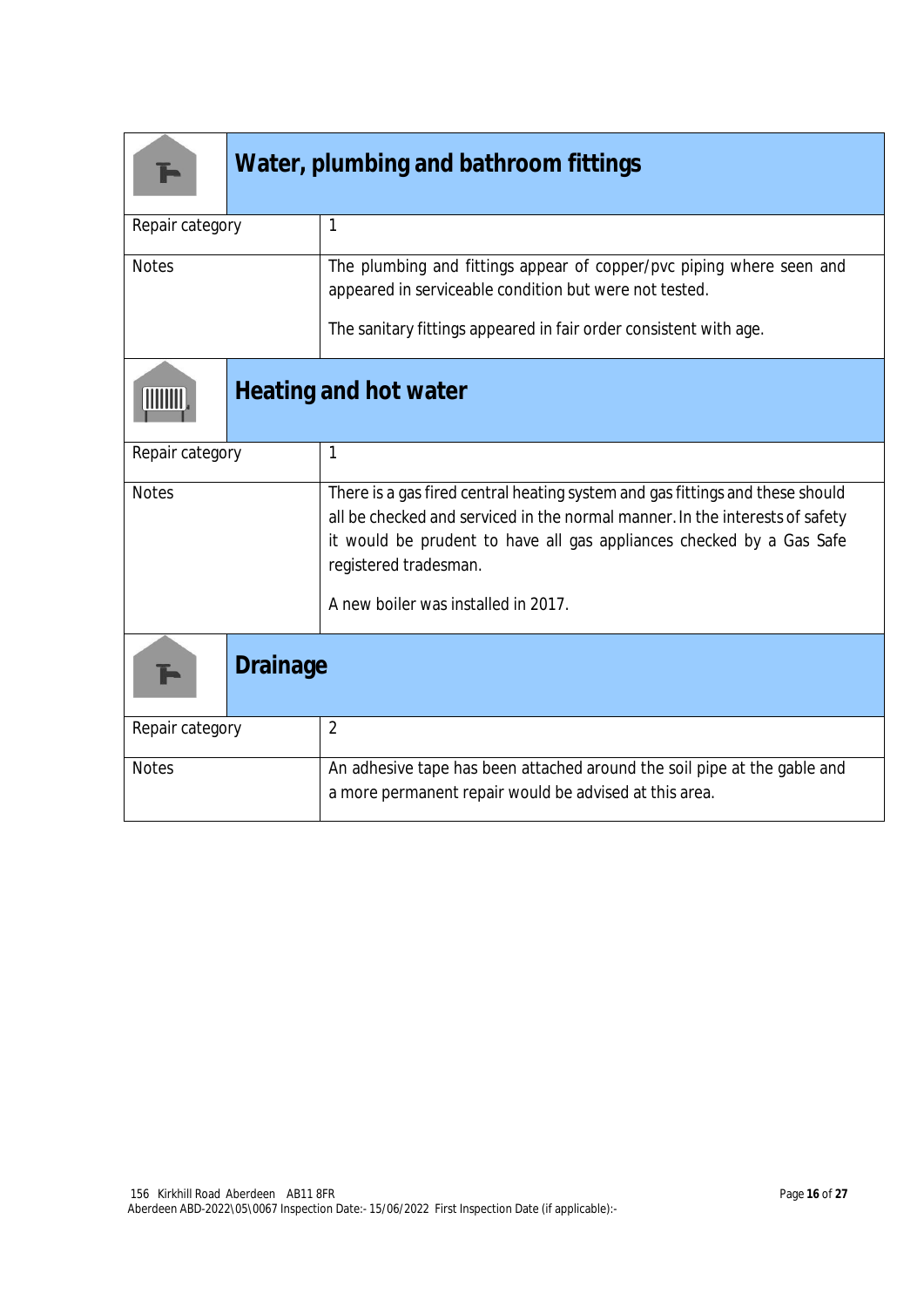Set out below is a summary of the condition of the property which is provided for reference only. You should refer to the previous comments for detailed information.

| Structural movement                   | $\mathbf{1}$   | <b>Category 3</b>                                           |
|---------------------------------------|----------------|-------------------------------------------------------------|
| Dampness, rot and infestation         | $\mathbf{1}$   | Urgent<br>repairs<br><b>Or</b>                              |
| Chimney stacks                        | $\mathbf{1}$   | replacement are needed now<br>Failure to deal with them may |
| Roofing including roof space          | $\overline{2}$ | cause problems to other parts<br>of the property or cause a |
| Rainwater fittings                    | $\overline{2}$ | safety hazard. Estimates for                                |
| Main walls                            | $\overline{2}$ | repairs or replacement are<br>needed now.                   |
| Windows, external doors and joinery   | $\overline{2}$ |                                                             |
| <b>External decorations</b>           | $\overline{2}$ |                                                             |
| Conservatories / porches              | $\overline{2}$ | <b>Category 2</b>                                           |
| Communal areas                        | n/a            | Repairs or replacement                                      |
| Garages and permanent outbuildings    | n/a            | requiring<br>future<br>attention, but estimates             |
| Outside areas and boundaries          | $\overline{2}$ | are still advised.                                          |
| Ceilings                              | $\mathbf{1}$   |                                                             |
|                                       |                |                                                             |
| Internal walls                        | $\mathbf{1}$   | <b>Category 1</b>                                           |
| Floors including sub-floors           | $\mathbf{1}$   | No immediate action or                                      |
| Internal joinery and kitchen fittings | $\mathbf{1}$   | repair is needed.                                           |
| Chimney breasts and fireplaces        | $\mathbf{1}$   |                                                             |
| Internal decorations                  | $\mathbf{1}$   |                                                             |
| Cellars                               | $\overline{2}$ |                                                             |
| Electricity                           | $\overline{2}$ |                                                             |
| Gas                                   | $\mathbf{1}$   |                                                             |
| Water, plumbing and bathroom fittings | $\mathbf{1}$   |                                                             |
| Heating and hot water                 | $\mathbf{1}$   |                                                             |
| Drainage                              | $\overline{2}$ |                                                             |

#### **Remember**

The cost of repairs may influence the amount someone is prepared to pay for the property. We recommend that relevant estimates and reports are obtained in your own name.

#### **Warning**

If left unattended, even for a relatively short period, Category 2 repairs can rapidly develop into more serious Category 3 repairs. The existence of Category 2 or Category 3 repairs may have an adverse effect on marketability,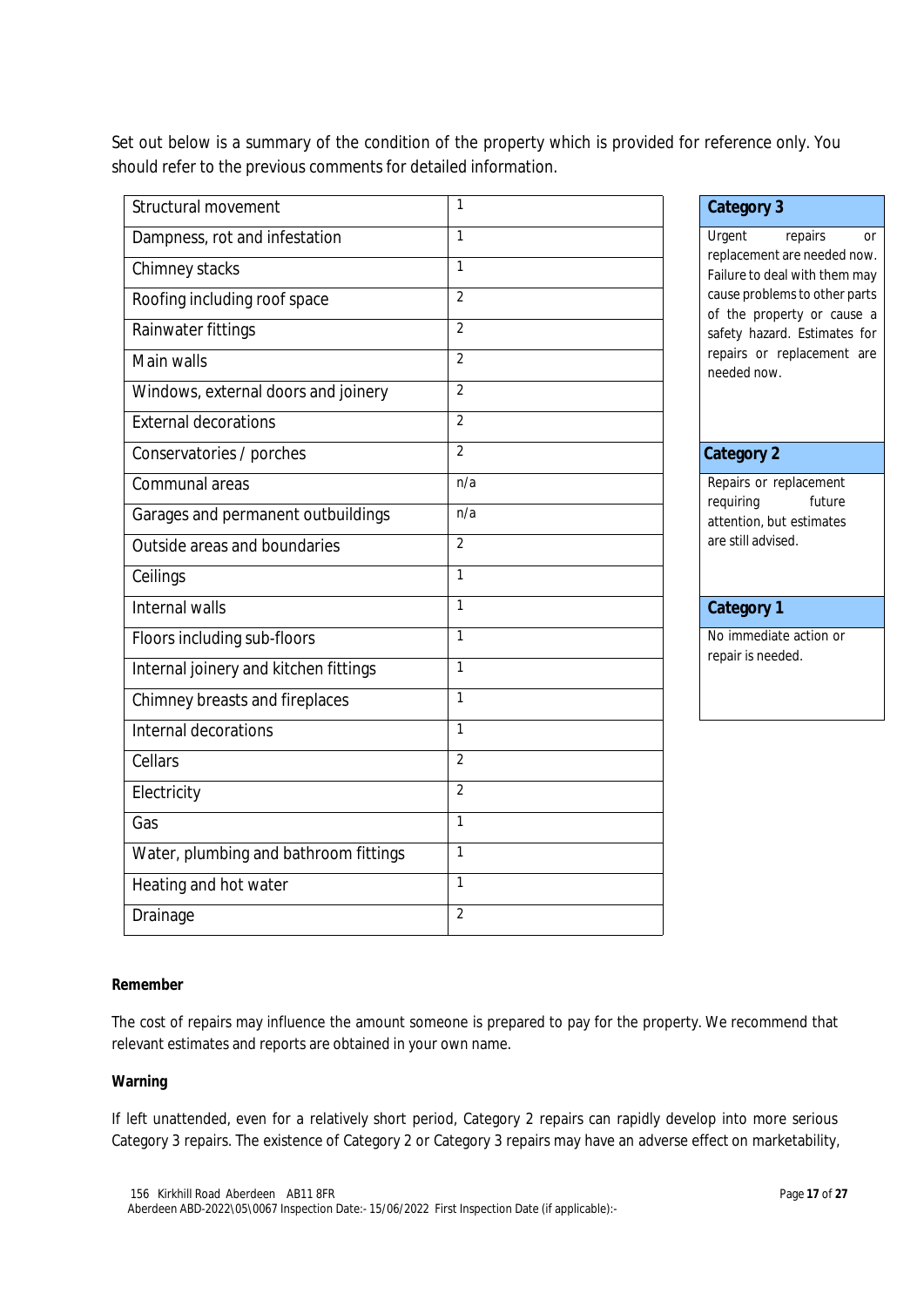value and the sale price ultimately achieved for the property. This is particularly true during slow market conditions where the effect can be considerable.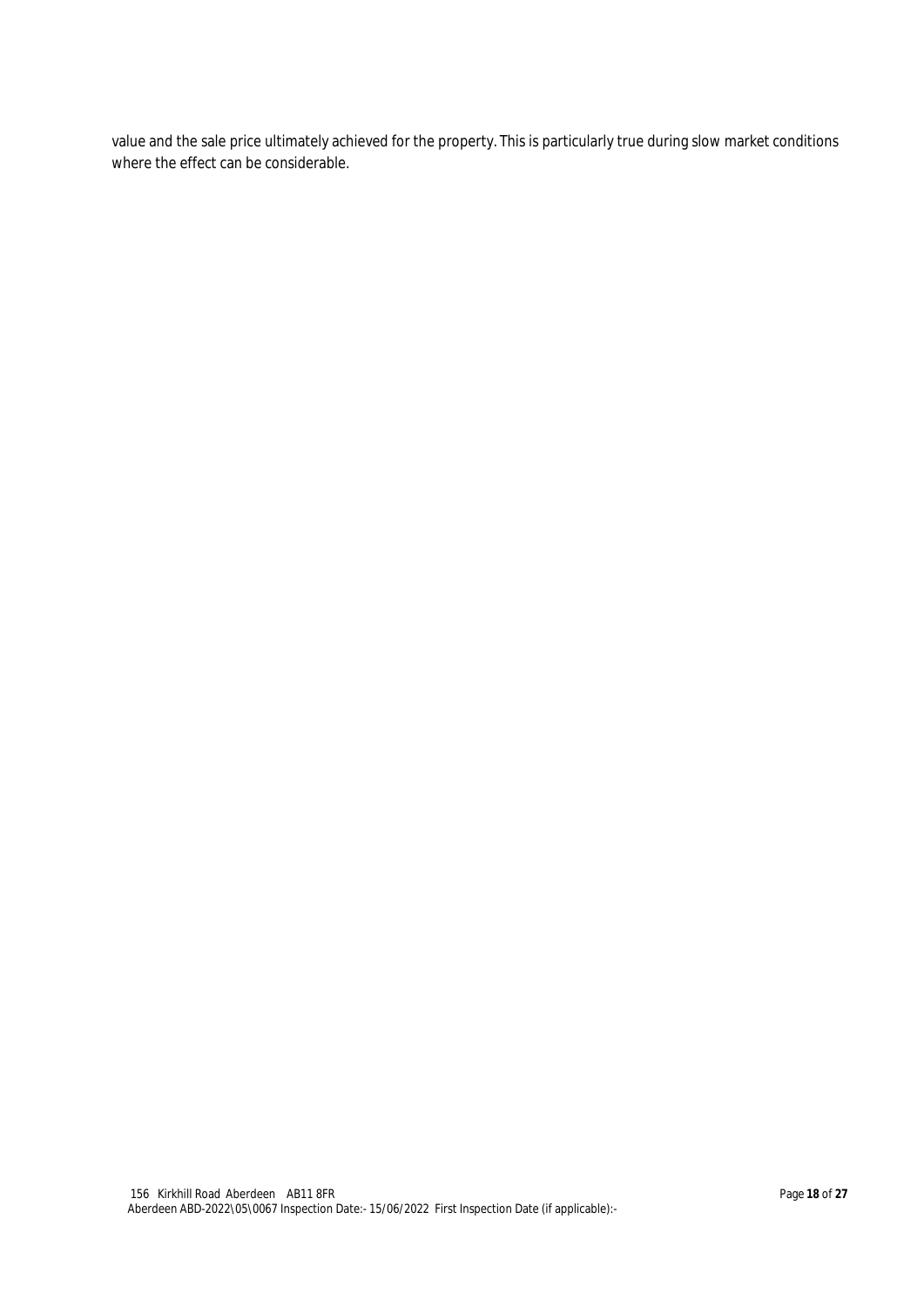## 3. Accessibility information

### Guidance notes on accessibility information

Three steps or fewer to a main entrance door of the property: In flatted developments the 'main entrance' would be the flat's own entrance door, not the external door to the communal stair. The'three steps or fewer' are counted from external ground level to the flat's entrance door. Where a lift is present, the count is based on the number of steps climbed when using the lift.

Unrestricted parking within 25 metres: For this purpose, 'Unrestricted parking' includes parking available by means of a parking permit. Restricted parking includes parking that is subject to parking restrictions, as indicated by the presence of solid yellow, red or white lines at the edge of the road or by a parking control sign, parking meters or other coin-operated machines.

| $(s)$ is<br>$\mathbf{1}$ .<br>floor<br>Which<br>the<br>living<br>accommodation on?              | Ground |   |           |   |
|-------------------------------------------------------------------------------------------------|--------|---|-----------|---|
| 2.<br>Are there three steps or fewer to a<br>main entrance to a property?                       | Yes    | X | No        |   |
| 3.<br>Is there a lift to the main entrance<br>door of the property?                             | Yes    |   | No        | X |
| Are all door openings greater than<br>4.<br>750mm?                                              | Yes    |   | No        | X |
| 5.<br>Is there a toilet on the same level as<br>the living room and kitchen?                    | Yes    | X | <b>No</b> |   |
| Is there a toilet on the same level as<br>6.<br>a bedroom?                                      | Yes    | X | No        |   |
| 7 <sub>1</sub><br>Are all rooms on the same level with<br>no internal steps or stairs?          | Yes    |   | No        | χ |
| Is there unrestricted parking within 25<br>8.<br>metres of an entrance door to the<br>building? | Yes    | X | <b>No</b> |   |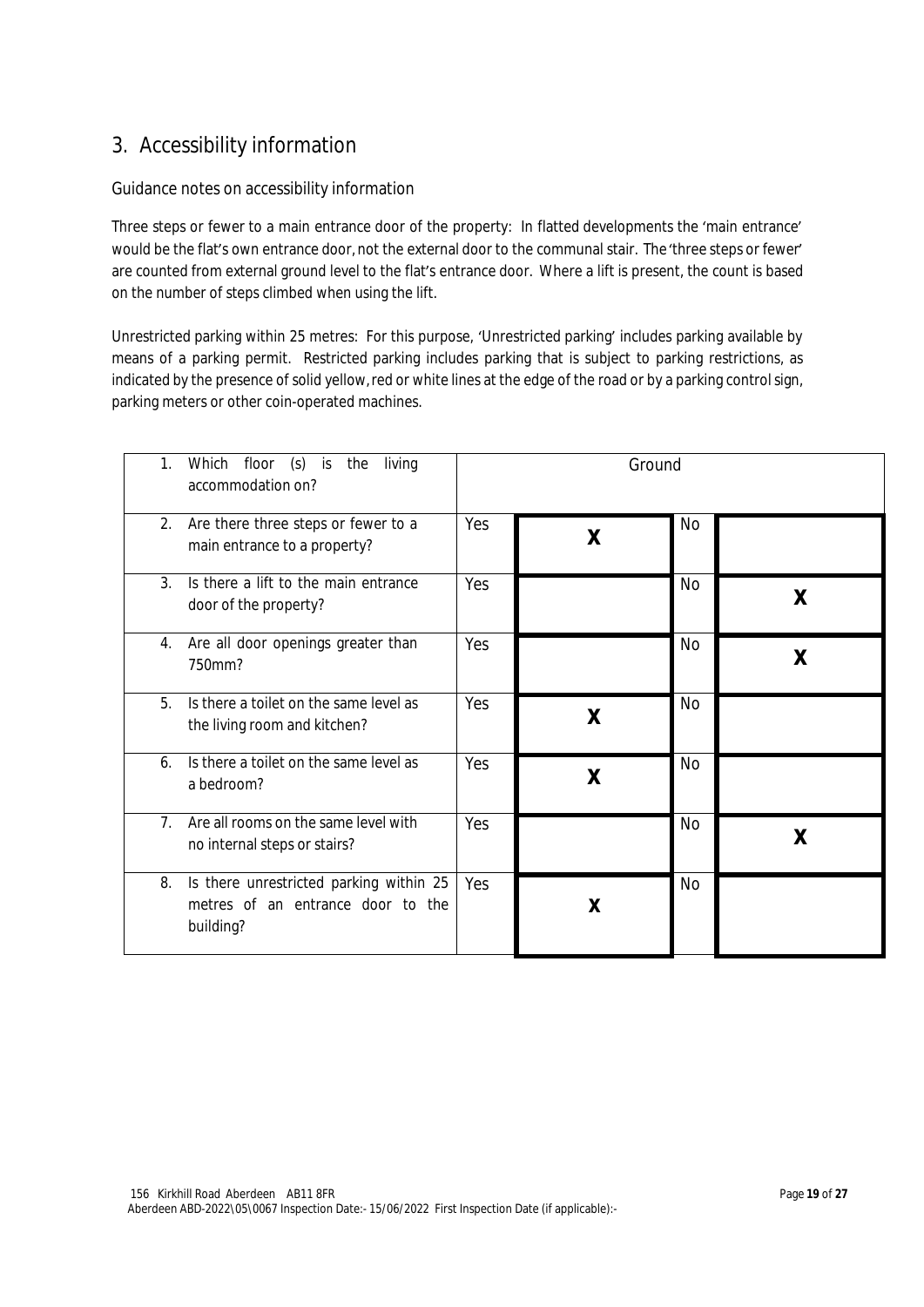## 4. Valuation and conveyance issues

This section highlights information that should be checked with a solicitor or licensed conveyancer.It also gives an opinion of market value and an estimated cost for insurance purposes.

## **Matters for a solicitor or licensed conveyancer**

The property has been altered and extended in the past and it should be confirmed these works were undertaken following receipt of and in accordance with appropriate Local Authority consents and a Completion Certificate issued. All relevant documentation should be obtained, examined and thereafter retained for future reference. It is possible these alterations were undertaken in excess of 20 years ago.

We are unaware of any adverse planning proposals affecting the subjects although this should be confirmed by obtaining a Property Enquiry Certificate.

Absolute Ownership assumed. We are unaware of any easements, servitudes or rights of way which may adversely affect the property. This point should be confirmed by reference to the Title Deeds.

It is recommended that where repairs, defects or maintenance items have been identified interested parties make appropriate enquiries in order to satisfy themselves of potential costs and the extent of the works required prior to submitting a legal offer to purchase.

## **Estimated reinstatement cost for insurance purposes**

£205,000

## **Valuation and market comments**

## **£150,000**

Our valuation reflects current market conditions relating to this area. We would assume that current trends will prevail at the ultimate date of disposal with no adverse or onerous matters being introduced into the market during the intervening period which would have a detrimental effect on price.

| <b>Report author</b> |  |
|----------------------|--|
|----------------------|--|

**Darroch Robertson** 

156 Kirkhill Road Aberdeen AB11 8FR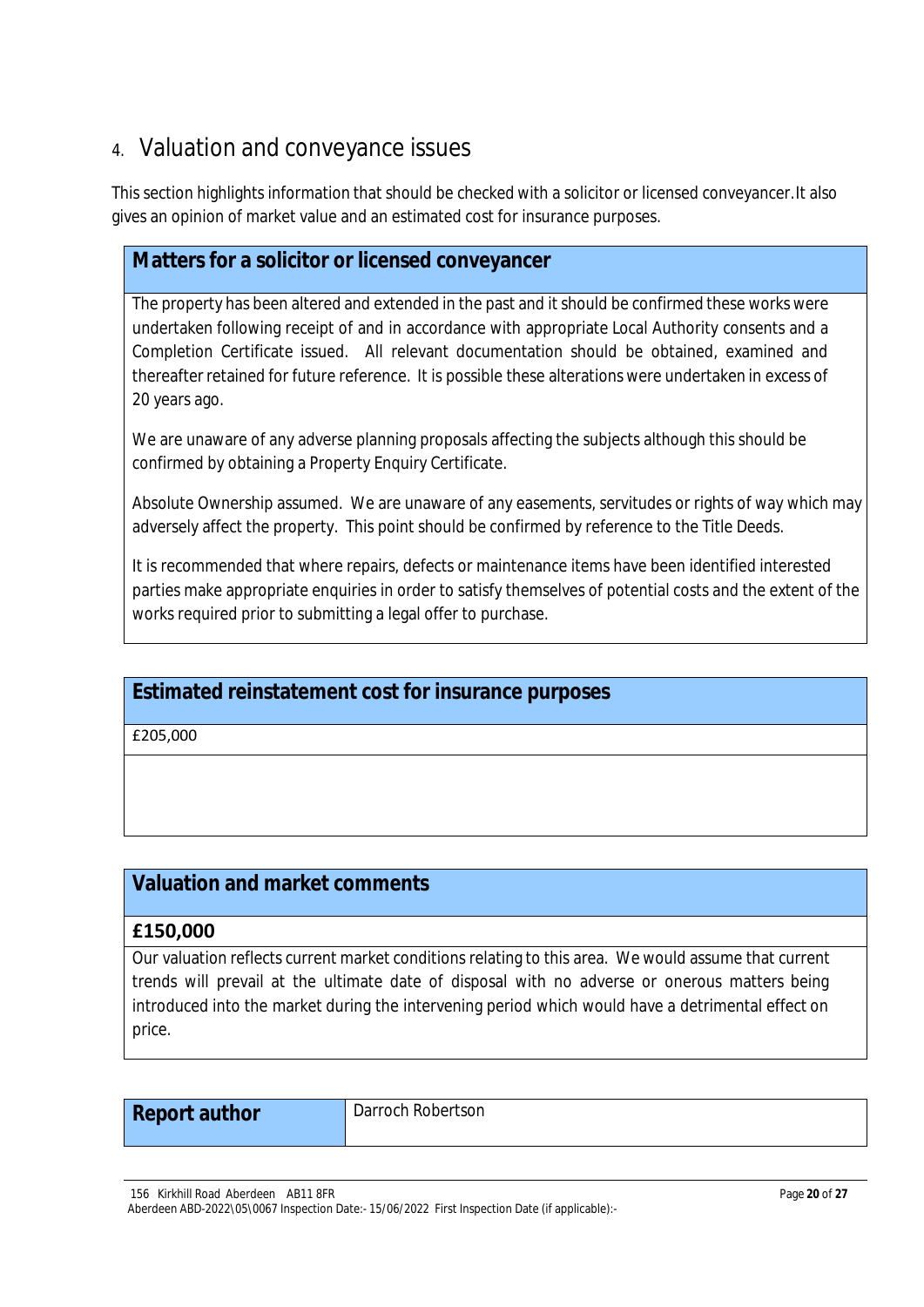| <b>Address</b> | 21 Carden Place, Aberdeen. AB10 1UQ. |
|----------------|--------------------------------------|
|                |                                      |

| <b>Signed</b> |                                                                                 |
|---------------|---------------------------------------------------------------------------------|
|               | Darroch Robertson BSc (Hons) MRICS<br>For and on behalf of Graham + Sibbald LLP |

| Date of report | /6/2022 |
|----------------|---------|
|                |         |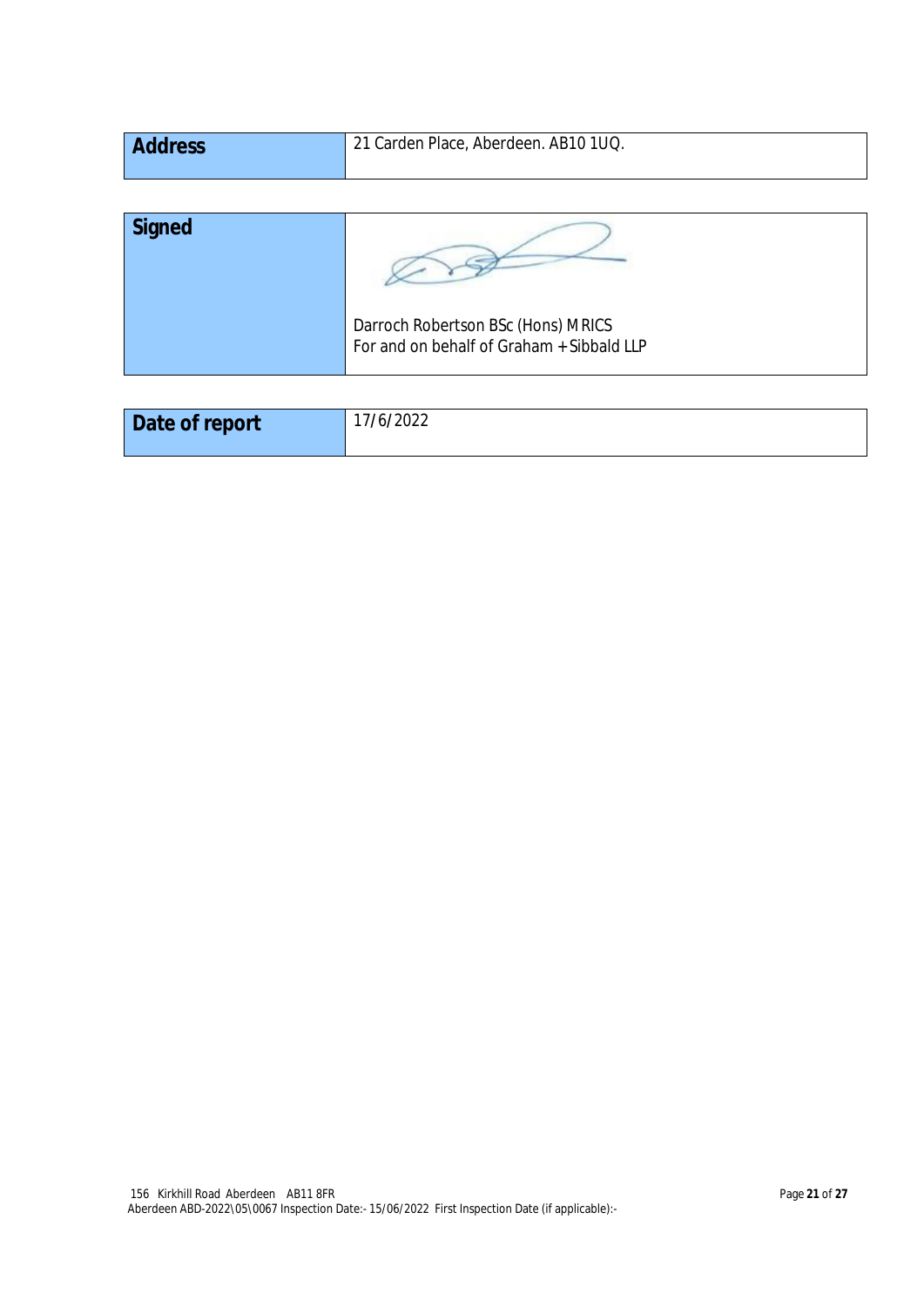## **TERMS AND CONDITIONS OF SINGLE SURVEY**

**GENERAL**

#### **1.1 The Surveyors**

The Seller has engaged the Surveyors to provide the Report and a Generic Mortgage Valuation Report for Lending Purposes. The Seller has also engaged the Surveyors to provide an Energy Report in the format prescribed by the accredited energy company.

The Surveyors are authorised to provide a transcript or retype of the Generic Mortgage Valuation Report on to Lender specific pro-forma. Transcript reports are commonly requested by brokers and lenders. The transcript report will be in the format required by the Lender but will contain the same information, inspection date and valuation figure as the Generic Mortgage Valuation Report and the Report. The Surveyors will decline any transcript request which requires the provision of information additional to the information in the Report and the Generic Mortgage Valuation Report until the Seller has conditionally accepted an offer to purchase made in writing.

Once the Seller has conditionally accepted an offer to purchase made in writing, the Lender or conveyancer may request that the Surveyors provide general comment on standard appropriate supplementary documentation. In the event of a significant amount of documentation being provided to the Surveyors, an additional fee may be incurred by the Purchaser. Any additional fee will be agreed in writing.

If information is provided to the Surveyors during the conveyancing process which materially affects the valuation stated in the Report and Generic Mortgage Valuation Report, the Surveyors reserve the right to reconsider the valuation. Where the Surveyors are required to amend the valuation in consequence of such information, they will issue an amended Report and Generic Mortgage Valuation Report to the Seller. It is the responsibility of the Seller to ensure that the amended Report and Generic Mortgage Valuation Report are transmitted to every prospective Purchaser.

The individual Surveyor will be a member of the Royal Institution of Chartered Surveyors who is competent to survey, value and report upon residential property. \*

If the Surveyors have had a previous business relationship within the past two years with the Seller or Seller's agent or relative to the Property, they will be obliged to indicate this in the adjacent box. Yes

The Surveyors have a written complaints handling procedure. This is available from the offices of the Surveyors at the address stated.

\* Which shall be in accordance with the current RICS Appraisal and Valuation Standards (The Red Book) and RICS Rules of Conduct.

#### **1.2 The Report**

The Surveyors will not provide an amended Report on the Property, except to correct factual inaccuracies.

The Report will identify the nature and source of information relied upon in its preparation.

The Surveyor shall provide a Market Value of the Property, unless the condition of the Property is such that it would be inappropriate to do so. A final decision on whether a loan will be granted rests with the Lender who may impose retentions in line with their lending criteria. The date of condition and value of the property will be the date of inspection.

Prior to the 1st of December 2008, Purchasers have normally obtained their own report from their chosen Surveyor. By contrast, a Report is instructed by the Seller and made available to all potential Purchasers in expectation that the successful Purchaser will have relied upon it. The Royal Institution of Chartered Surveyors rules require disclosure of any potential conflict of interest when acting for the Seller and the Purchaser in the same transaction. The Report may give rise to a conflict of interest and if this is of concern to any party they are advised to seek their own independent advice.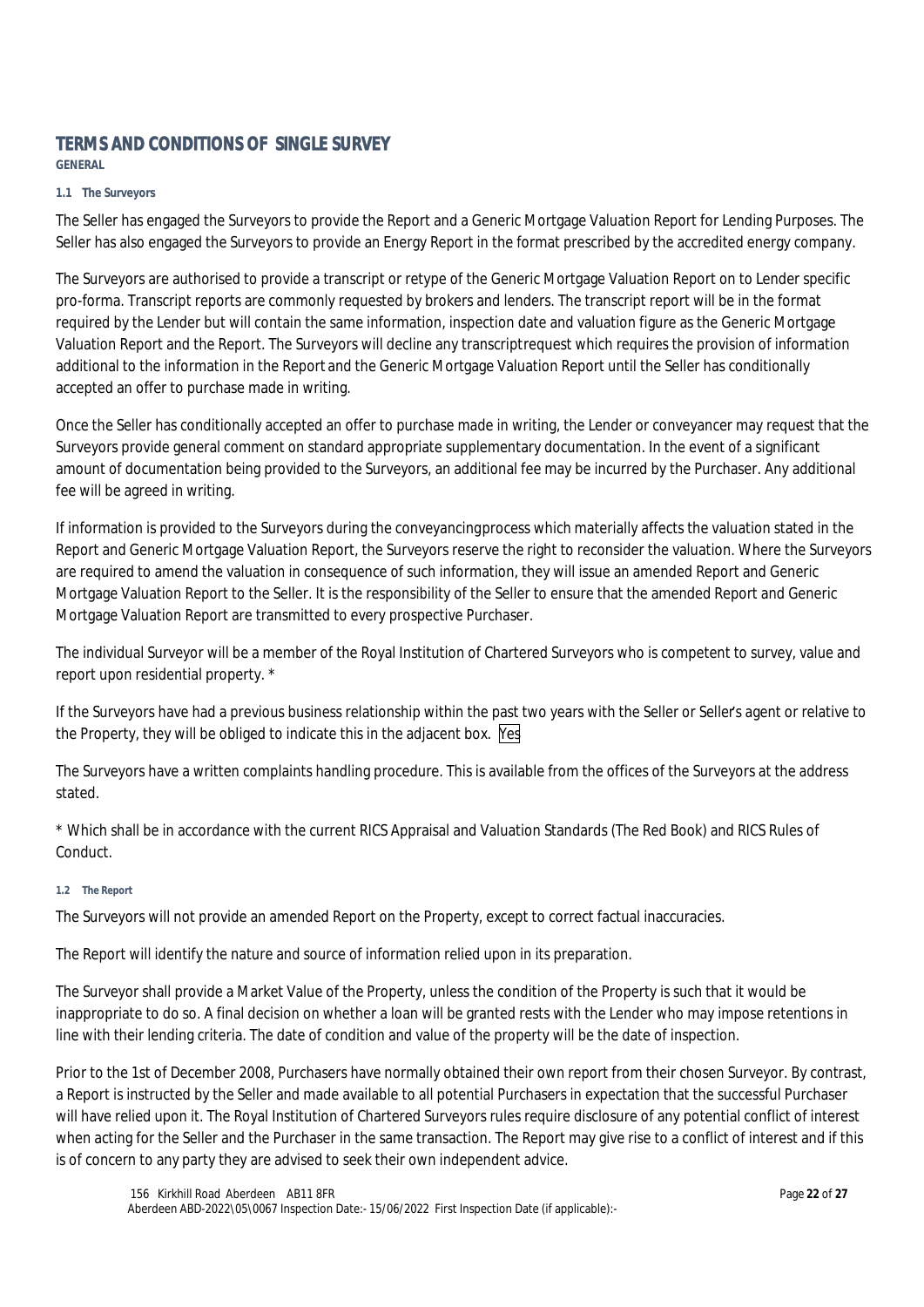The Report and any expressions or assessments in it are not intended as advice to the Seller or Purchaser or any other person in relation to an asking price or any other sales or marketing decisions.

The Report is based solely on the Property and is not to be relied upon in any manner whatsoever when considering the valuation or condition of any other property.

If certain minor matters are mentioned in the Report it should not be assumed that the Property is free of other minor defects.

Neither the whole nor any part of the Report may be published in any way, reproduced or distributed by any party other than the Seller, prospective Purchasers and the Purchaser and their respective professional advisors without the prior written consent of the Surveyors.

#### **1.3 Liability**

The Report is prepared with the skill and care reasonably to be expected of a competent residential surveyor who is a member of the Royal Institution of Chartered Surveyors.

The Report is addressed to the Seller and is prepared in the expectation that it (or a complete copy) along with these Terms and Conditions (or a complete copy) would be (or, as the case might be, would have been) disclosed and delivered to:

- the Seller;
- any person(s) noting an interest in purchasing the Property from the Seller;
- any person(s) who make(s) (or on whose behalf is made) an offer to purchase the Property, whether or not that offer is accepted by the Seller;
- the Purchaser; and
- the professional advisors of any of these.

The Surveyors acknowledge that their duty of skill and care in relation to the Report is owed to the Seller and to the Purchaser. The Surveyors accept no responsibility or liability whatsoever in relation to the Report to persons other than the Seller and the Purchaser. The Seller and Purchaser should be aware that if a Lender seeks to rely on this Report they do so at their own risk. In particular, the Surveyors accept no responsibility or liability whatsoever to any Lender in relation to the Report. Any such Lender relies upon the Report entirely at their own risk.

Graham + Sibbald's total liability to the Client (and any third party relying upon this report) under this Agreement (including liability in contract, tort (including negligence), breach of statutory duty, or otherwise) shall be limited to the lower of the following : a) 25% of the valuation or b) £250,000.

#### **1.4 Generic Mortgage Valuation Report**

The Surveyors undertake to the Seller that they will prepare a Generic Mortgage Valuation Report, which will be issued along with the Report. It is the responsibility of the Seller to ensure that the Generic Mortgage Valuation Report is provided to every potential Purchaser.

#### **1.5 Transcript Mortgage Valuation for Lending Purposes**

The Surveyors undertake that on being asked to do so by a prospective Purchaser, or his/her professional advisor or Lender, they will prepare a Transcript Mortgage Valuation Report for Lending Purposes on terms and conditions to be agreed between the Surveyors and Lender and solely for the use of the Lender and upon which the Lender may rely. The decision as to whether finance will be provided is entirely a matter for the Lender. \*\* The Transcript Mortgage Valuation Report for Lending Purposes will be prepared from information contained in the Report and the Generic Mortgage Valuation Report.

\*\* Which shall be in accordance with the current RICS Appraisal and Valuation Standards (The Red Book) and RICS Rules of Conduct.

#### **1.6 Intellectual Property**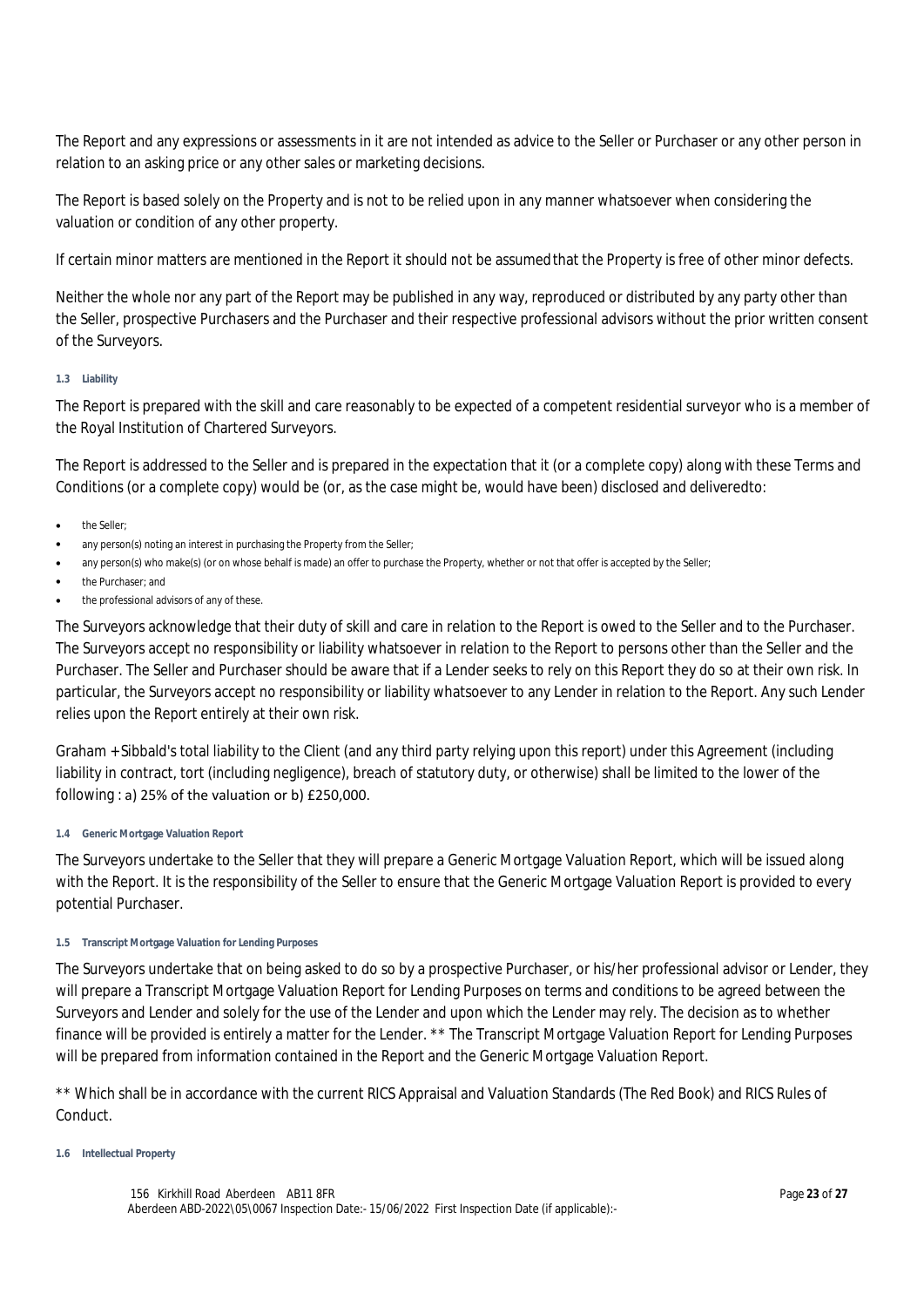All intellectual property rights whatsoever (including copyright) in and to the Report, excluding the headings and rubrics, are the exclusive property of the Surveyors and shall remain their exclusive property unless they assign the same to any other party in writing.

#### **1.7 Payment**

The Surveyors are entitled to refrain from delivering the Report to anyone until the fee and other charges for it notified to the Seller have been paid. Additional fees will be charged for subsequent inspections and Reports, including replacement home reports.

#### **1.8 Cancellation**

The Seller will be entitled to cancel the inspection by notifying the Surveyor's office at any time before the day of the inspection.

The Surveyor will be entitled not to proceed with the inspection (and will so report promptly to the Seller) if after arriving at the Property, the Surveyor concludes that it is of a type of construction of which the Surveyor has insufficient specialist knowledge to be able to provide the inspection satisfactorily. The Surveyor will also be entitled not to proceed if after arriving at the Property, the Surveyor concludes that the Property is exempt under Part 3 of The Housing (Scotland) Act 2006 as detailed in the (Prescribed Documents) Regulations 2008. If there is a potential threat to their health or personal safety, the inspection may be postponed or cancelled at the Surveyor's discretion.

In the case of cancellation or the inspection not proceeding, the Surveyor will refund any fees paid by the Seller for the inspection and Report, except for expenses reasonably incurred and any fee due in light of the following paragraph of this section.

In the case of cancellation by the Seller, for whatsoever reason, after the inspection has taken place but before a written report is issued, the Surveyor will be entitled to raise an Invoice equivalent to 80% of the agreed fee.

If our account details change, we will notify these to you by letter or face to face and never by email.

#### **1.9 Precedence**

If there is any incompatibility between these Terms and Conditions and the Report, these Terms and Conditions take precedence.

#### **1.10 Definitions**

- the "Lender" is the party who has provided or intends or proposes to provide financial assistance to the Purchaser towards the purchase of the Property and in whose favour a standard security will be granted over the Property;
- the "Transcript Mortgage Valuation Report for Lending Purposes" means a separate report, prepared by the Surveyor, prepared from information in the Report and the generic Mortgage Valuation Report, but in a style and format required by the Lender. The Transcript Mortgage Valuation Report for Lending Purposes will be prepared with the skill and care reasonably to be expected from a Surveyor who is a member of the Royal Institution of Chartered Surveyors and who is competent to survey, value and report on the Property;
- the "Generic Mortgage Valuation Report" means a separate report, prepared by the Surveyor from information in the Report but in the Surveyor's own format.
- the "Market Value" is the estimated amount for which the Property should exchange, on the date of valuation, between a willing seller and a willing buyer in an arm's length transaction after proper marketing where the parties had each acted knowledgeably, prudently and without compulsion;
- the "Property" is the property which forms the subject of the Report;
- the "Purchaser" is the person (or persons) who enters into a contract to buy the Property from the Seller;
- a "prospective Purchaser" is anyone considering buying the Property;
- the "Report" is the report, of the kind described in Part 2 of these Terms and Conditions and in the form set out in Part 1 of Schedule 1 of the Housing (Scotland) Act 2006 (Prescribed Documents) Regulations 2008;
- the "Seller" is/are the proprietor(s) of the Property;
- the "Surveyor" is the author of the Report on the Property;
- the "Surveyors" are Graham + SIbbald LLP, a limited liability partnership incorporated in Scotland (Registered Number SO307130) and having its registered office address at Seabraes House, 18 Greenmarket, Dundee, DD1 4QB, of which the Surveyor is an employee, director or member (unless the Surveyor is not an employee, director or member, when the "Surveyors" means the Surveyor) whose details are set out at the head of the Report; and

156 Kirkhill Road Aberdeen AB11 8FR Aberdeen ABD-2022\05\0067 Inspection Date:- 15/06/2022 First Inspection Date (if applicable):-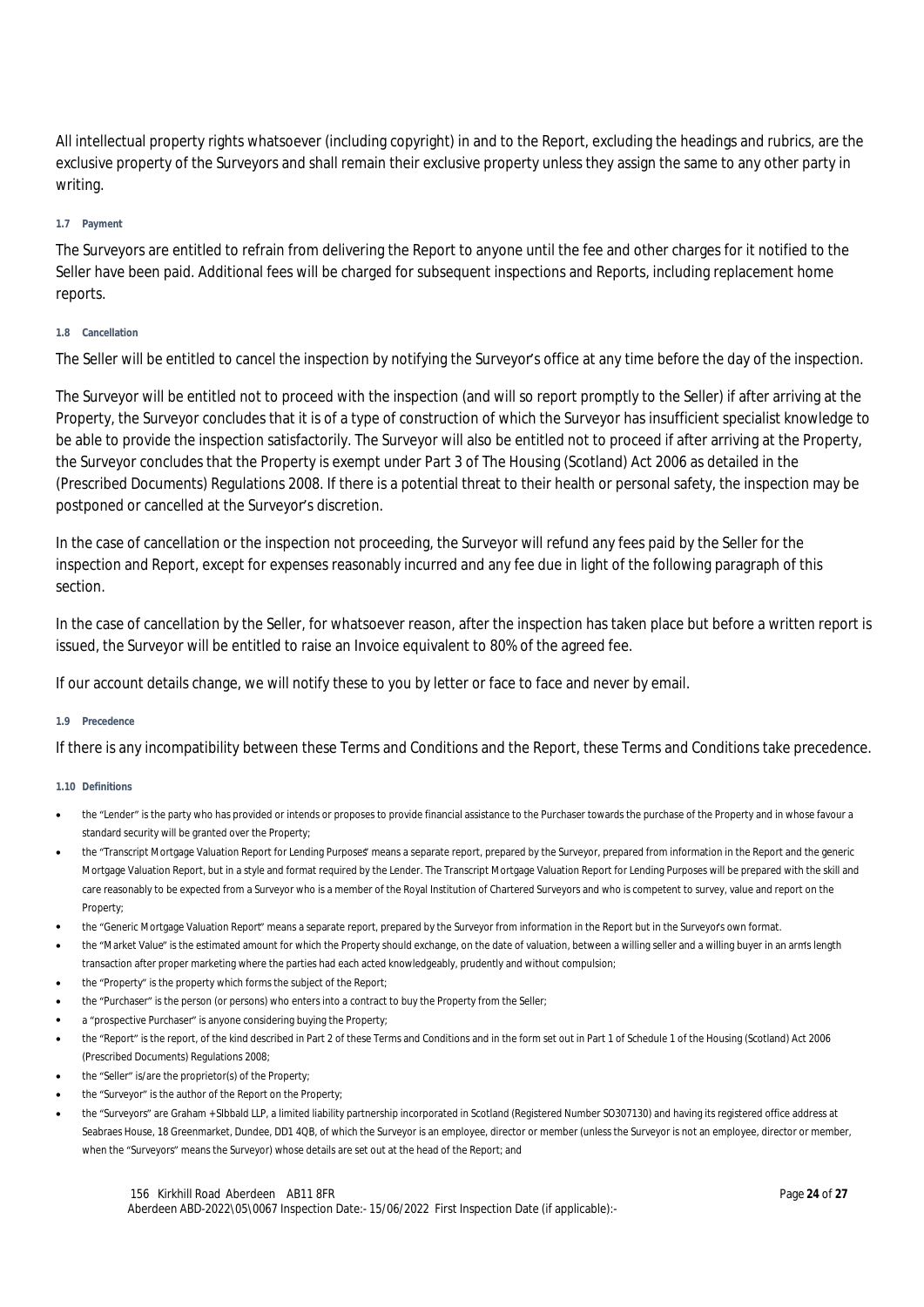- the "Energy Report" is the advice given by the accredited energy company, based on information collected by the Surveyor during the Inspection, and also includes an Energy Performance Certificate, in a Government approved format.
- "Data Protection Legislation" means the UK Data Protection Legislation and any other European Union legislation relating to personal data and all other legislation and regulatory requirements in force from time to time which apply to a party relating to the use of personal data (including, without limitation, the privacy of electronic communications).
- "UK Data Protection Legislation" means all applicable data protection and privacy legislation in force from time to time in the UK including the UK GDPR; the Data Protection Act 2018; the Privacy and Electronic Communications Directive 2002/58/EC (as updated by Directive 2009/136/EC) and the Privacy and Electronic Communications Regulations 2003 (SI 2003/2426) as amended.
- "UK GDPR" has the meaning given to it in section 3(10) (as supplemented by section 205(4)) of the Data Protection Act 2018.

#### **DESCRIPTION OF THE REPORT**

#### **2.1 The Service**

The Single Survey is a Report by an independent Surveyor, prepared in an objective way regarding the condition and value of the Property on the day of the inspection, and who is a member of the Royal Institution of Chartered Surveyors. It includes an Energy Report as required by statute and this is in the format of the accredited energy company. In addition, the Surveyor has agreed to supply a generic Mortgage Valuation Report.

#### **2.2 The Inspection**

The inspection is a general surface examination of those parts of the Property which are accessible: in other words, **visible and readily available for examination from ground and floor levels without risk of causing damage to the Property or injury to the Surveyor.**

All references to visual inspection refer to an inspection from within the Property at floor level and from ground level within the site and adjoining public areas, without the need to move any obstructions. Any references to left or right are taken facing the front of the Property.

The inspection is carried out with the Seller's permission, without causing damage to the building or contents. Furniture, stored items and insulation are not moved.

Unless identified in the Report the Surveyor will assume that no harmful or hazardous materials have been used in the construction. The presence or possible consequences of any site contamination will not be researched.

The Surveyor will not carry out an asbestos inspection, and will not be acting as an asbestos inspector in completing a Report of Property that may fall within the Control of Asbestos in the Workplace Regulations. In the case of flats it will be assumed that there is a duty holder, as defined in the Regulations and that a register of asbestos and effective management planis in place, which does not require any expenditure, or pose a significant risk to health. No enquiry of the duty holder will be made.

#### **2.3 The Report**

The Report will be prepared by the Surveyor who carried out the Property inspection and will describe various aspects of the Property as defined by the headings of the Single Survey report with the comments being general and unbiased. The report on the location, style and condition of the Property will be concise and will be restricted to matters that could have a material affect upon value and will omit items that, in the Surveyor's opinion, are not significant. If certain minor matters are mentioned, it should not be interpreted that the Property is free of any other minor defects.

Throughout the Report the following repair categories will be used to give an overall opinion of the state of repair and condition of the Property:

#### **2.3.1 Category 3:**

Urgent repairs or replacement are needed now. Failure to deal with them may cause problems to other parts of the Property or cause a safety hazard. Estimates for repairs or replacement are needed now.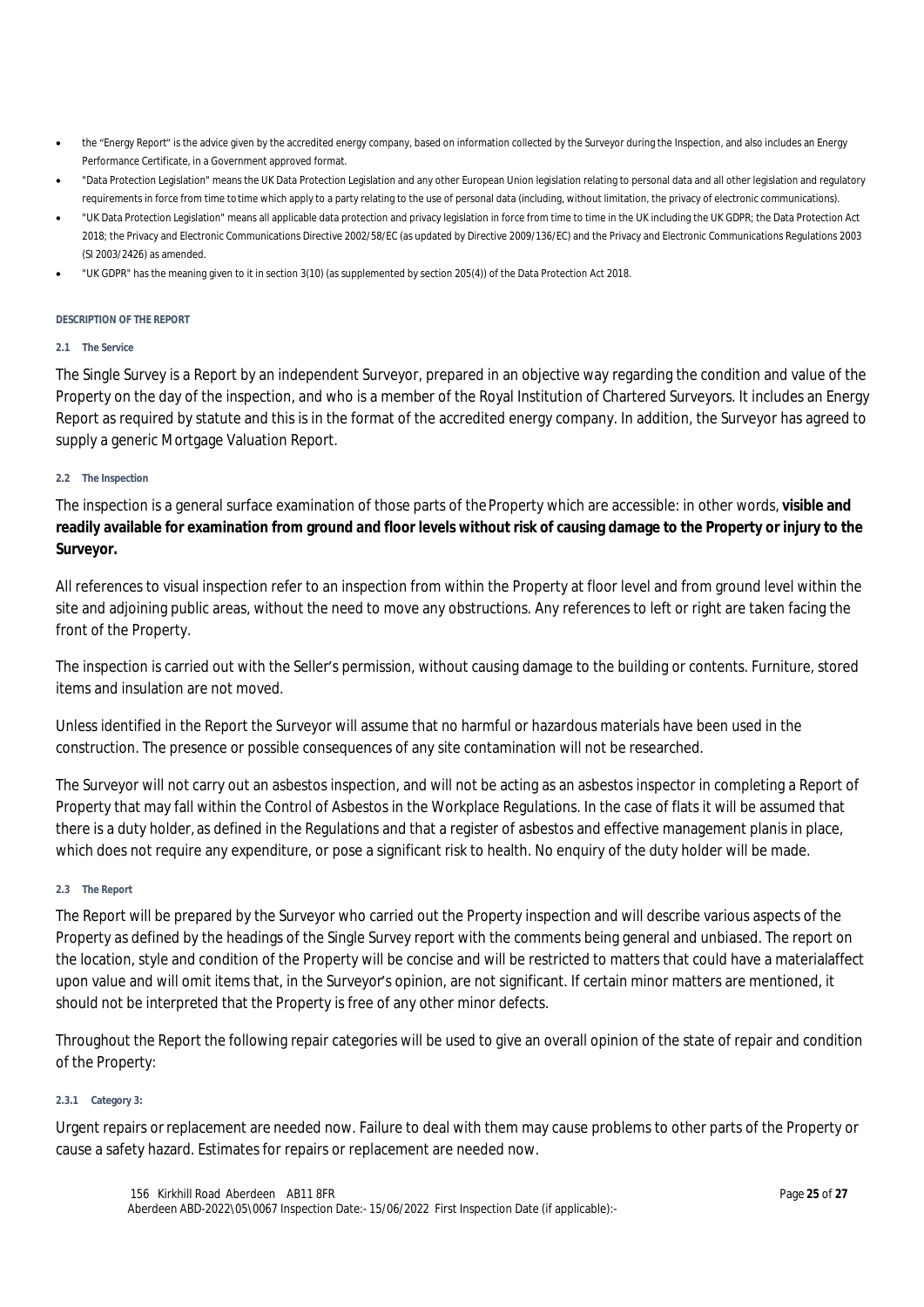#### **2.3.2 Category 2:**

Repairs or replacement requiring future attention, but estimates are still advised.

#### **2.3.3 Category 1:**

No immediate action or repair is needed.

#### **WARNING:**

If left unattended, even for a relatively short period, Category 2 repairs can rapidly developinto more serious Category 3 repairs. The existence of Category 2 or Category 3 repairs may have an adverse effect on marketability, value and the sale price ultimately achieved for the Property. This is particularly true during slow market conditions when the effect can be considerable. Parts of the Property which cannot be seen or accessed will not be reported upon and this will be stated. If the Surveyor suspects that a defect may exist within an unexposed area and which could have a material effect upon the value, he may recommend further investigation by specialist contractors.

#### **2.4 Services**

Surveyors are not equipped or qualified to test the services and therefore no comment can be interpreted as implying that the design, installation and function of the services are in accordance/compliance with regulations, safety and efficiency expectations. However, comment is made where there is cause to suspect significant defects or shortcomings with the installations. No tests are made of any services or appliances.

#### **2.5 Accessibility**

A section is included to help identify the basic information interested parties need to know to decide whether to view a Property.

#### **2.6 Energy Report**

A section is included that makes provision for an Energy Report, relative to the Property. The Surveyor will collect physical data from the Property and provide such data in a format required by an accredited Eeergy company. The Surveyor cannot of course accept liability for any advice given by the energy company.

#### **2.7 Valuation & Conveyancer Issues**

The last section of the Report contains matters considered relevant to the conveyancer (solicitor). It also contains the Surveyor's opinion both of the market value of the Property and of the re-instatement cost, as defined below.

"Market Value" **is the estimated amount for which a property should exchange on the date of valuation within a willing buyer and willing seller in an arms-length transaction after proper marketing wherein the parties have each acted knowledgably, prudently and without compulsion.** In arriving at the opinion of the Market Value the Surveyor also makes various standard assumptions covering, for example, vacant possession; tenure and other legal considerations; contamination and hazardous materials; the condition of uninspected parts; the right to use mains services; and the exclusion of curtains, carpets etc. from the valuation. In the case of flats, the following further assumptions are made that:

- There are rights of access and exit over all communal roadways, corridors, stairways etc. and to use communal grounds, parking areas, and other facilities;
- There are no particularly troublesome or unusual legal restrictions.
- There is no current dispute between the occupiers of the flats or any outstanding claims or losses; and the costs of repairs to the building are shared among the co-proprietors on an equitable basis.

Any additional assumption, or any found not to apply, is reported.

"Re-instatement cost" is an estimate for insurance purposes of the current cost of rebuilding the Property in its present form unless otherwise stated. This includes the cost of rebuilding the garage and permanent outbuildings, site clearance and professional fees, but excludes VAT (except on the fees).